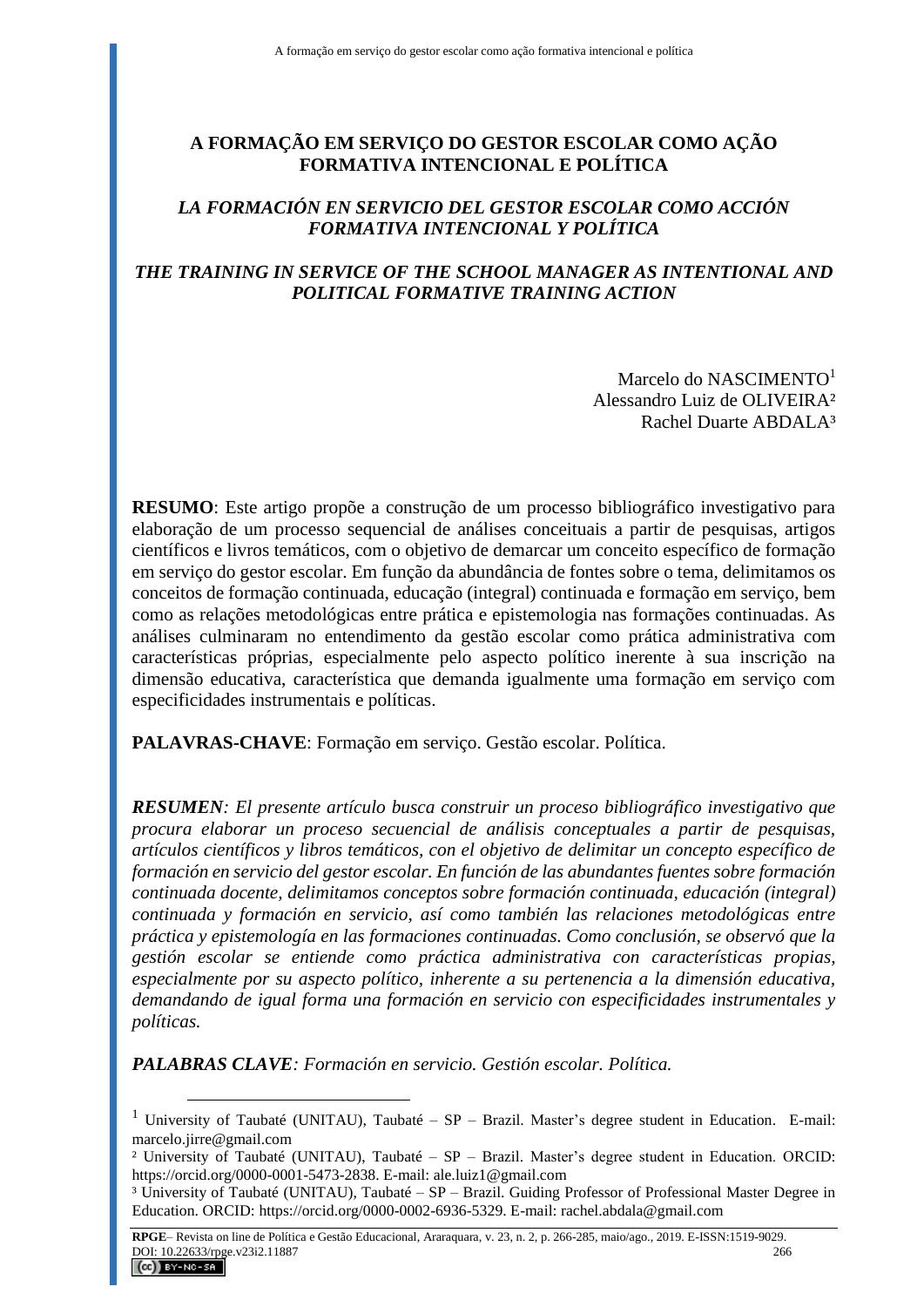*ABSTRACT: This article aims to construct an investigative bibliographical process that seeks to elaborate a sequential process of conceptual analysis based on research, scientific articles and thematic books, with the purpose of demarcating a specific concept of in - service training of the school manager. Due to the abundance of sources on continuing teacher education, we use the concepts of continuing education, continuing education (in-service) and in-service training, as well as methodological relationships between practice and epistemology in continuing education. The analysis showed as result the understanding of school management as an administrative practice with its own characteristics, especially due to the political aspect inherent to its inclusion in the educational dimension, which requires in-service training with specific instrumental and political characteristics.* 

*KEYWORDS: Training in service. School management. Politics.*

### **Introduction**

We aim with this paper to establish a bibliographic research path to demarcate a concept about the in - service training of the school manager.

We start from a questioning posed by Tardif and Raymond (2000), whose provocation evokes an ethical dimension when it problematizes the dissociability between the subject and the work when remembering that the professional relations always imply in a drama, the use of itself. In this way, a tension is established in a permanent field of negotiation between the uses of oneself and the possible use of oneself by the others (TARDIF; RAYMOND, 2000).

When a teacher lectures, it is not only the assignment of a service, such as the drawing of an architectural plan but a process in which the teacher himself is a constituent part of the action, as a member who chooses to surrender, mix and modify in the process. It is an in-depth discussion because it questions the option of doing something of itself in their profession and, simultaneously, to admit, intentionally or not, that some rationality, external to itself, but equally professional, also gives meaning to its identity (TARDIF, 2000).

There is then a problem and a question that can or should equally affect the professional training processes of the school manager. Regardless of the answer that can be given, it is necessary to unravel it according to the intentionality that must guide formative choices epistemological and methodological.

Our research has led to two preliminary conclusions: first, that the theme of "continuing education" is much larger than "in-service training" in the field of research and academic articles and books. The second is that the in-service training of the school manager strictly figures in contrast to training in teaching service.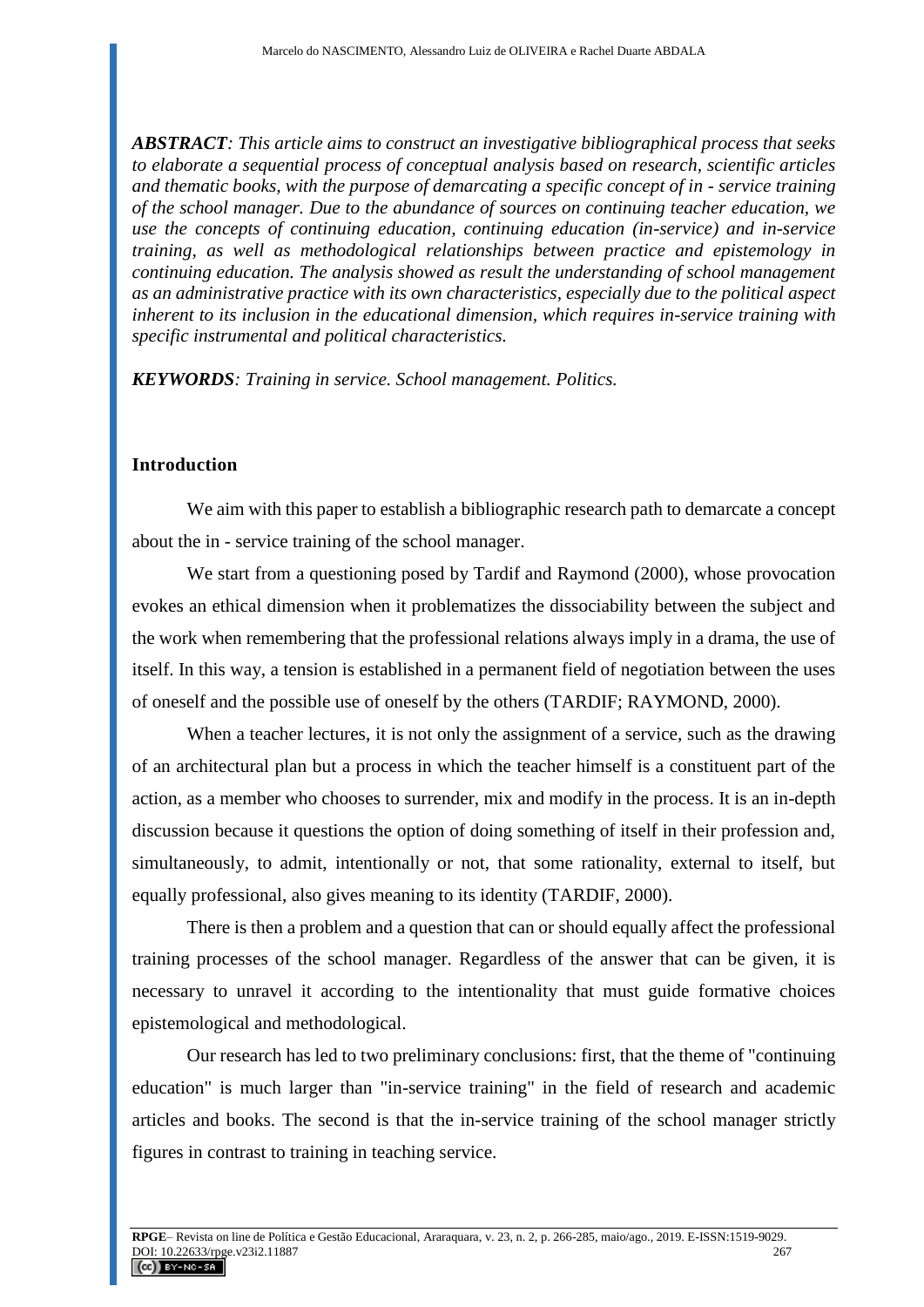Due to the source's abundancy on the concept of continuing teacher education, we chose to address references whose methodological premises would be the same as those for the school manager.

In this regard, it is in our interests to understand and distinguish the concepts of continuing education and in-service training, to refer our research to the in-service training of the school manager and also to understand how the relationships between the epistemological and practical fields are established. With this, we have proposed three fronts: the demarcation of the concept of in-service training; the relations between epistemology and practice in the field of in-service training; and, finally, the demarcation of a specific concept on in-service training of the school manager.

## **Concept of in-service training**

Continuing education is a polysemic term. It is widespread in the same field of continuing education and in-service training. In this article, our goal is to demarcate this conceptual field, basically pointing out the differences between continuing education and inservice training.

We note in Chamon (2003) that historically, by the 1950s, the term training is associated with the notion of vocational training and is linked to the educational universe. Vocational training is inspired by American methods, which include the term training, which is translated as training or training. Professional training, in its genesis, approximates, in this case, an idea of training aimed at the improvement of technical/professional practice.

|                                     | <b>Field 1:</b> All references found in LDB                                                                                                                                                    | <b>Field 2: Continued</b><br>formation situations                         |
|-------------------------------------|------------------------------------------------------------------------------------------------------------------------------------------------------------------------------------------------|---------------------------------------------------------------------------|
| <b>Location</b>                     | <b>Excerpts description</b>                                                                                                                                                                    | <b>Relationship with</b><br>training situation of<br>continuing education |
| Article 40 <sup>°</sup>             | Vocational education will be developed in conjunction with regular<br>education or by different strategies of continuing education, in<br>specialized institutions or in the work environment. | <b>Continuing Education</b>                                               |
| Article 63 <sup>°</sup><br>Item III | Continuing education programs for education professionals at<br>various levels.                                                                                                                | Continuing Education                                                      |
| Article 80 <sup>°</sup>             | The Public Power will encourage the development and delivery of<br>distance education programs at all levels and modalities of<br>education and continuing education.                          | <b>Continuing Education</b>                                               |
| Article 2 <sup>o</sup>              | The Public Power will encourage the development and delivery of<br>distance education programs at all levels and modalities of<br>education and continuing education.                          | <b>Continuing Education</b>                                               |

**Chart 1 –** References to continuing training situations covered by LBD 9394/96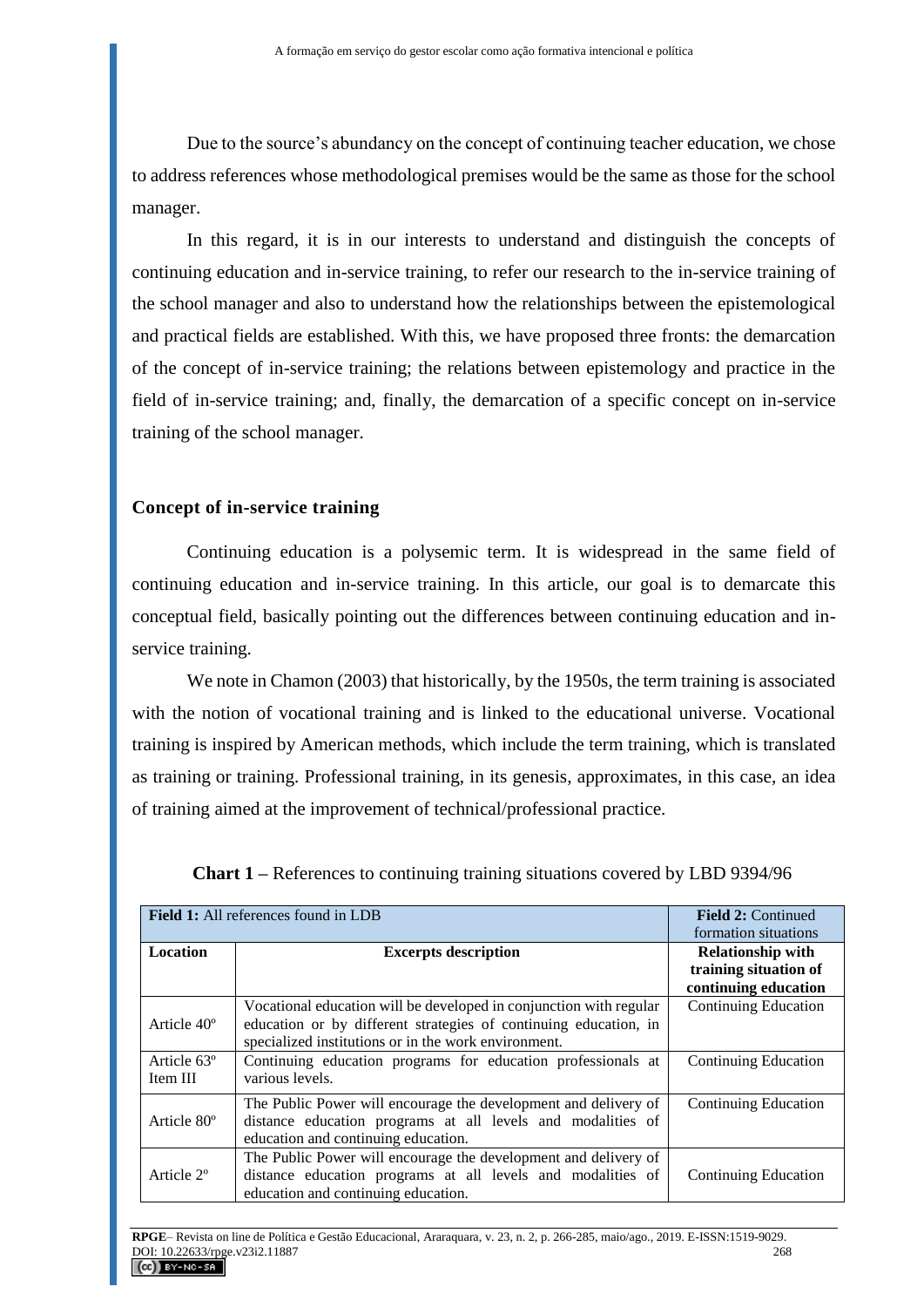|                         | Professional education will be developed in conjunction with the        |                        |
|-------------------------|-------------------------------------------------------------------------|------------------------|
|                         | regular education or modalities that address continuing education       |                        |
|                         | strategies, can be performed in regular schools, in specialized         |                        |
|                         | institutions or the workplace.                                          |                        |
| Article 61 <sup>°</sup> | The association between theories and practices, including through       | In-service training    |
| Item I                  | in-service training.                                                    |                        |
| Article 87°             | Carry out training programs for all practicing teachers, also using     | Teacher training       |
| $\S 3^{\circ}/$ III     | distance education resources.                                           |                        |
| Article 87°             | Until the end of the Decade of Education only qualified teachers        | In-service training    |
| $§$ 4°                  | will be admitted at the higher level or trained by in-service training. |                        |
|                         | Until the end of the Education Decade, only qualified teachers will     |                        |
| Article 9 <sup>o</sup>  | be admitted at a higher level or trained by in-service training.        | In-service preparation |
|                         | Art. 9 The technical education curriculum subjects will be taught       |                        |
|                         | [] teachers, trainers and monitors selected [] to be prepared for       |                        |
|                         | teaching, prior to or in-service, through regular graduation courses    |                        |
|                         | or special pedagogical training programs.                               |                        |
| Article 9 <sup>°</sup>  | The new career plans and remuneration of teaching should include        | Teacher training       |
| $§ 1^{\circ}$           | investments in the training of lay teachers, who will join frame        |                        |
|                         | endangered duration of five years.                                      |                        |
| Article 13°             | Permanent training of education professionals;                          | Permanent training     |
| Item II                 |                                                                         |                        |

Source: elaborated by the authors based on LDB 9394/96

It can be observed in Chart 1 that all references to formative situations addressed in the LDB point to the qualification and improvement of the teacher for the specific exercise of his/her function.

According to Castro and Amorim (2015), before LDB, continuing training in Brazil was basically based on two lines that followed parallel after 1970: that of recycling and training. While the first one was updating, the second one trained the teacher. A first analysis of the table shows that these lines are still expressed in legislation.

Regarding the legislation on continuing education, Estrela (2001) points out as a problem the fact that academic theories mark laws without the consideration of teaching practice as an epistemological source.

Militão e Leite (2003), in a study about the historicity of continuing education, alludes to four concepts about continuing education.

| <b>Authors and Definition</b>                                                                                                  |     |
|--------------------------------------------------------------------------------------------------------------------------------|-----|
| Concept author: Cristiano Amaral Garboggini Di Giorgi                                                                          |     |
| The constant process of learning the profession of teacher, not as a mere result of a cumulative acquisition                   |     |
| of information, but as a work of selection, organization and f information interpretation.                                     |     |
| Concept author: Andréia N. Militão e Yoshie U. Ferrari Leite                                                                   |     |
| They usually consist of workshops, lectures, seminars and short courses, in person and at a distance.                          |     |
| Concept author: Bernadete A. Gatti                                                                                             |     |
| It is under the same denomination from undergraduate courses to general activities considered as a                             |     |
| possibility to contribute to professional development such as pedagogical meetings, participation in school                    |     |
| management, hours of collective work in the school, congresses, seminars and courses of different formats.                     |     |
|                                                                                                                                |     |
| RPGE–Revista on line de Política e Gestão Educacional, Araraguara, v. 23, n. 2, p. 266-285, maio/ago., 2019. E-ISSN:1519-9029. |     |
| DOI: 10.22633/rpge.v23i2.11887                                                                                                 | 269 |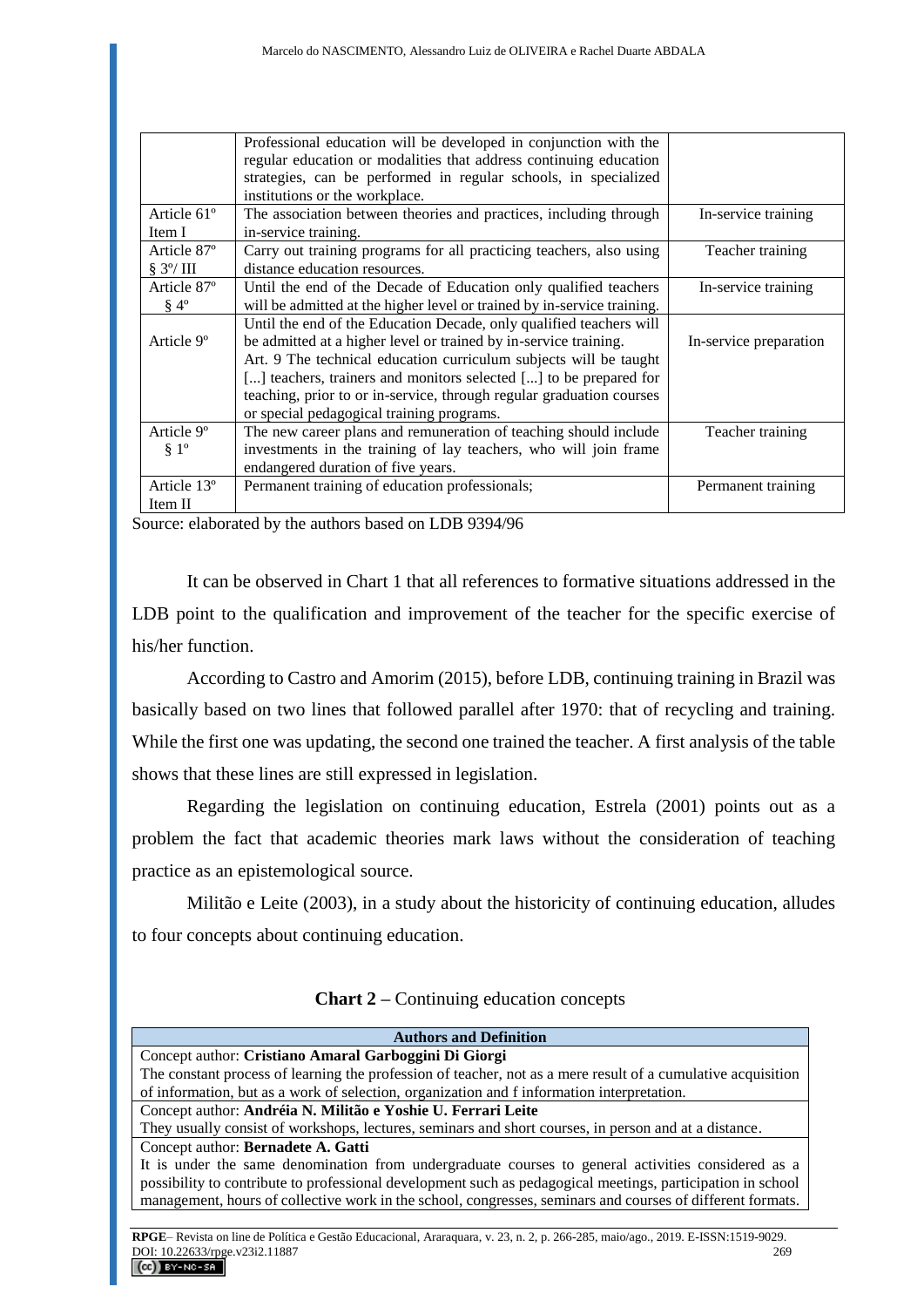Concept author: **Vera M. Nigro Placco** A complex process involving the appropriation of knowledge and knowledge about teaching, necessary for the professional exercise.

Source: Elaborated by the authors based on Militão e Leite (2003)

The comparative analysis between Charts 1 and 2 indicates the same incidence: formative situations offered in different modalities, but with the same purpose of providing professional knowledge for the teacher in teaching activity.

Consistent with the logic of concepts in Chart 2, Alarcão (1998) understands "[...] the process of continuous formation as the dynamic process through which, over time, a professional adapts his training to the demands of his professional activity". (ALARCÃO, 1998, p.  $100$ <sup>2</sup> In the same sense, Paula (2009) points out that continuing education is characterized as proposals aimed at professional qualification, considering its improvement through the acquisition of knowledge. Regarding the methods of their professional area, these consist of proposals aiming professional qualification, considering their development through new knowledge acquisition. Regarding the methods of their professional field, these consist of proposals aimed at the qualification of the professional, considering the possibility of improving their practice by mastery of knowledge and methods of their field of work.

Salles (2015) identifies continuing education as the second stage of initial training. The author uses the term "continuing education in service" to refer to all the training actions systematically offered by the teaching systems, or those produced in school, in the teaching profession, influenced by the context of the work.

## **Continuing education from the indemnity perspective**

 $\overline{a}$ 

Continuing education in the perspective of systematized formative situations, starting from intentionality. Salles (2015) also points to unsystematic cases, those that occur spontaneously due to the proper relations of pedagogical doing and in the context of reality.

| <b>Concept authors</b> | <b>Definition</b>                                                                                                                 |
|------------------------|-----------------------------------------------------------------------------------------------------------------------------------|
| Antônio Nóvoa          | The professor as the protagonist of knowledge, producing his effective training in                                                |
|                        | the interactions of the teaching profession in the school.                                                                        |
| Donald Schön           | Intellectuality attributed to teacher training: action-reflection-action praxis in<br>different moments of the pedagogical doing. |

| Chart 3 – Conceptual synthesis about formation through identity |  |  |  |  |
|-----------------------------------------------------------------|--|--|--|--|
|-----------------------------------------------------------------|--|--|--|--|

<sup>&</sup>lt;sup>2</sup> "[...]o processo de formação continuada como o processo dinâmico por meio do qual, ao longo do tempo, um profissional vai adequando sua formação às exigências de sua atividade profissional". (ALARCÃO, 1998. p. 100).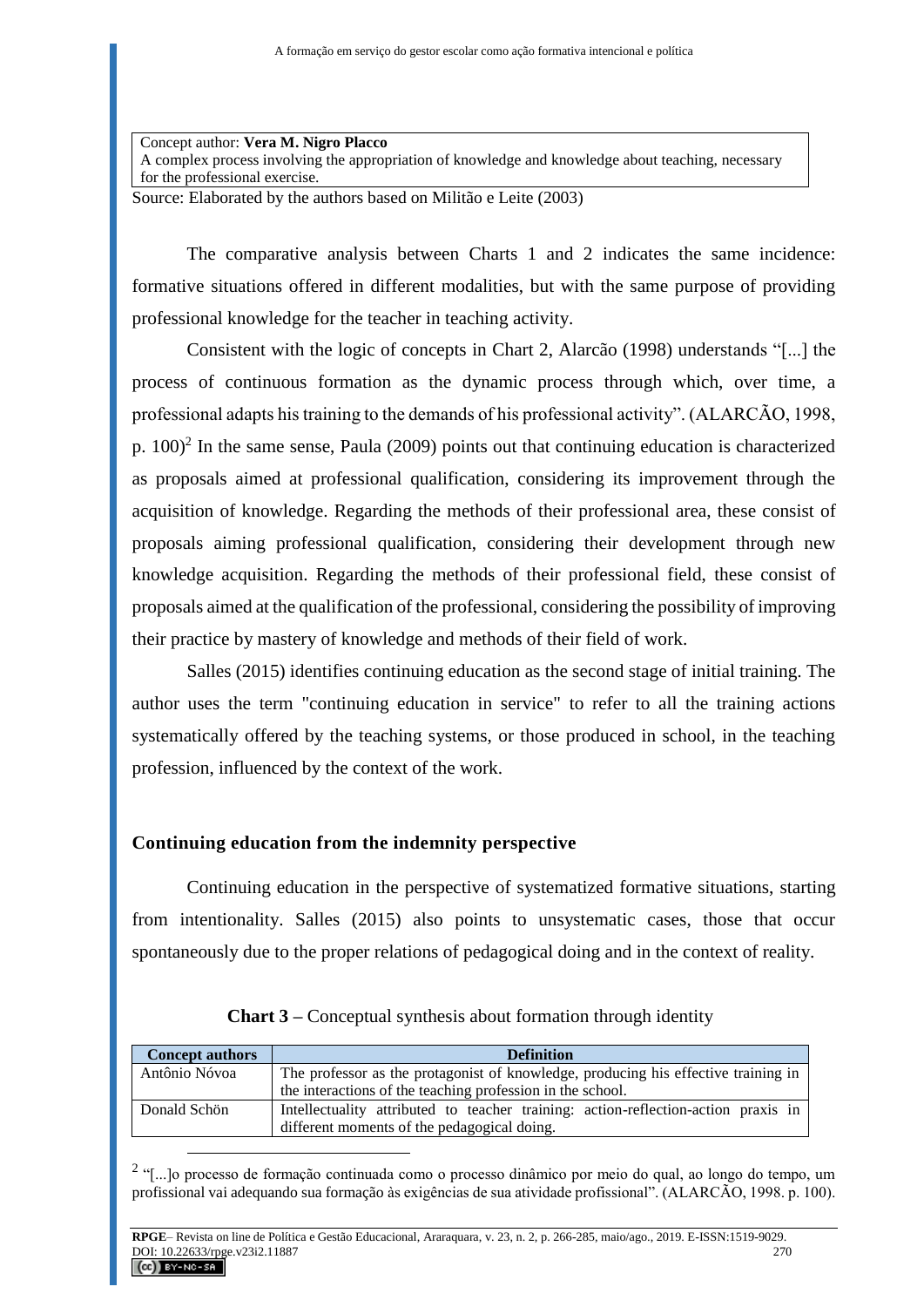| Carlos Marcelo | Informal training produced in organizations' routines. The context forms.              |
|----------------|----------------------------------------------------------------------------------------|
| Maurice Tardif | Describes four formative situations, experiences as a student, initial training, entry |
|                | into the profession and experiences throughout the career.                             |

Source: elaborated by the authors based on Salles (2015)

The analysis of Chart 3 makes visible the propositions of continuous formation that transcend each other. They have as a common element the centrality in the professional environment and in the psychosocial constructions, which are established beyond expectations translated into normalizations delimited by the educational systems about the teaching practice. This conceptual line of continuous training problematizes the teacher's identity relations, in this field, professional teacher identity would be a dynamic and complex equilibrium in which the very image of the professional has to harmonize with a variety of roles that teachers feel they should play. (MARCELO, 2009).

Based on Freire's (1997) incomplete knowledge perspective and human cognitive condition, continuing education would be related to all learning situations that influence the professional and personal development of the teacher with pre-initial training, outside the professional environment and extending to all the experiences of the teacher's life. "Where there is life, there is unfinished." (Freire 1997:  $55$ )<sup>3</sup>.

## **Integral continuing education**

In discussing continuing education, Moreto (2002) treats continuing education with a broader scope. The "[...] use of the term continuous education has the fundamental meaning of the content of which education consists in helping professionals to participate actively in the world around them, incorporating such experience in the whole of the knowledge of their profession." (MORETO, 2002, p.10)<sup>4</sup>.

For Castro and Amorim (2015), there is a fluctuating oscillation of conceptual order about continuing education. The authors point out, however, that continuing education is not a neutral conception of formation, but identified with the emancipatory aspects of the teacher, advocating teacher and system engagement.

<sup>&</sup>lt;sup>3</sup> "Onde há vida, há inacabamento". (FREIRE, 1997, p. 55).

<sup>&</sup>lt;sup>4</sup> "[...] uso do termo educação continuada tem a significação fundamental do conteúdo de que a educação consiste em auxiliar profissionais a participar ativamente do mundo que os cerca, incorporando tal vivência no conjunto dos saberes de sua profissão." (MORETO, 2002, p. 10).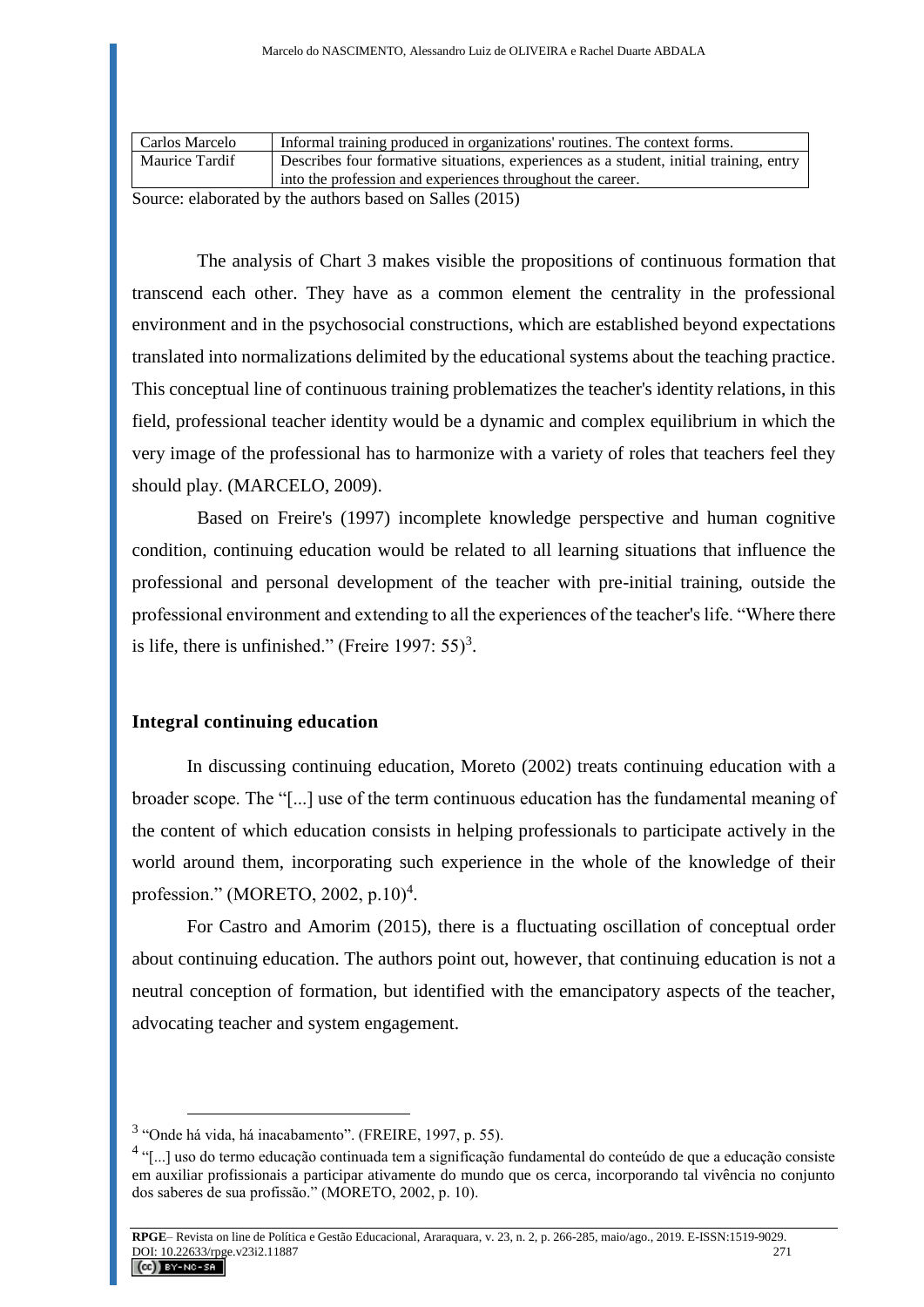Continuing education includes all training opportunities that interfere with vocational training. In other words, those that precede the profession, such as pupil experience and initial formation (TARDIF, 2002), the continuous formation systematized and offered by the educational systems (ALARCÃO, 1998), and the continued formation produced in the psychosocial context of the school (NÓVOA, 2002). Continuing education also encompasses the interactions with the cultural universe that the teacher establishes, related or not to his profession, but that interfere in the construction of his identity and that impact directly or indirectly in his practice.

Compared to continuing education, continuing education has a broader dimension, dealing with integral teacher education not only as a professional practice but as a social practice.

| Field 1: Instrumental /<br><b>Normative</b> | <b>Field 2: Research and</b><br>reflection                   | <b>Field 3: Research and reflection</b> |
|---------------------------------------------|--------------------------------------------------------------|-----------------------------------------|
| Training that gives continuity to           | Training from psychosocial                                   | Integral training. It covers training   |
| in<br>initial<br>training. Offered          | aspects. It is constituted in an                             | in the sense of continuity, also the    |
| modalities<br>the<br>different<br>by        | unsystematic way in the context                              | psychosocial aspects of practice,       |
| educational systems, to capture             | professional<br>practice,<br>$\circ$ f                       | and the interactions that occur in      |
| and perfect the specific practice of        | influenced by the context. It does                           | interrelation<br>the<br>of<br>the       |
| the professional.                           | not have an objective, being a                               | professional with the cultural          |
|                                             | circumstantial phenomenon of universe, considered formative. |                                         |
|                                             | the practice.                                                |                                         |

**Chart 4 –** Synthesis of concepts of continuing education

Source: Elaborated by the authors based on bibliographic data.

Chart 4 analysis indicates that the three variations on the concept of continuing education are divided into breadth and modality. Field 1 reveals a continuous formation with legal bases and that is made possible by actions of the systems, networks and educational institutions in different modalities, as programs, study meetings, lectures, etc. The training is aimed at the professional because of their function and with the clear purpose of interfering in their practice. There is definite intentionality, either to offer specific knowledge to enable it to practice, or to perfect its practice. Thus, it presents normative content.

Fields 2 and 3 seek to fulfil the proposition of Nóvoa (2002), in which the core of the formation is not to understand how to form the teacher, but how it is formed. In this sense, these conceptual lines, which basically vary in scope, will problematize the formation itself. The purpose is to understand and value the teaching knowledges (TARDIF, 2002) with the purpose of feeding and interfering in public policies on professional valorization, training and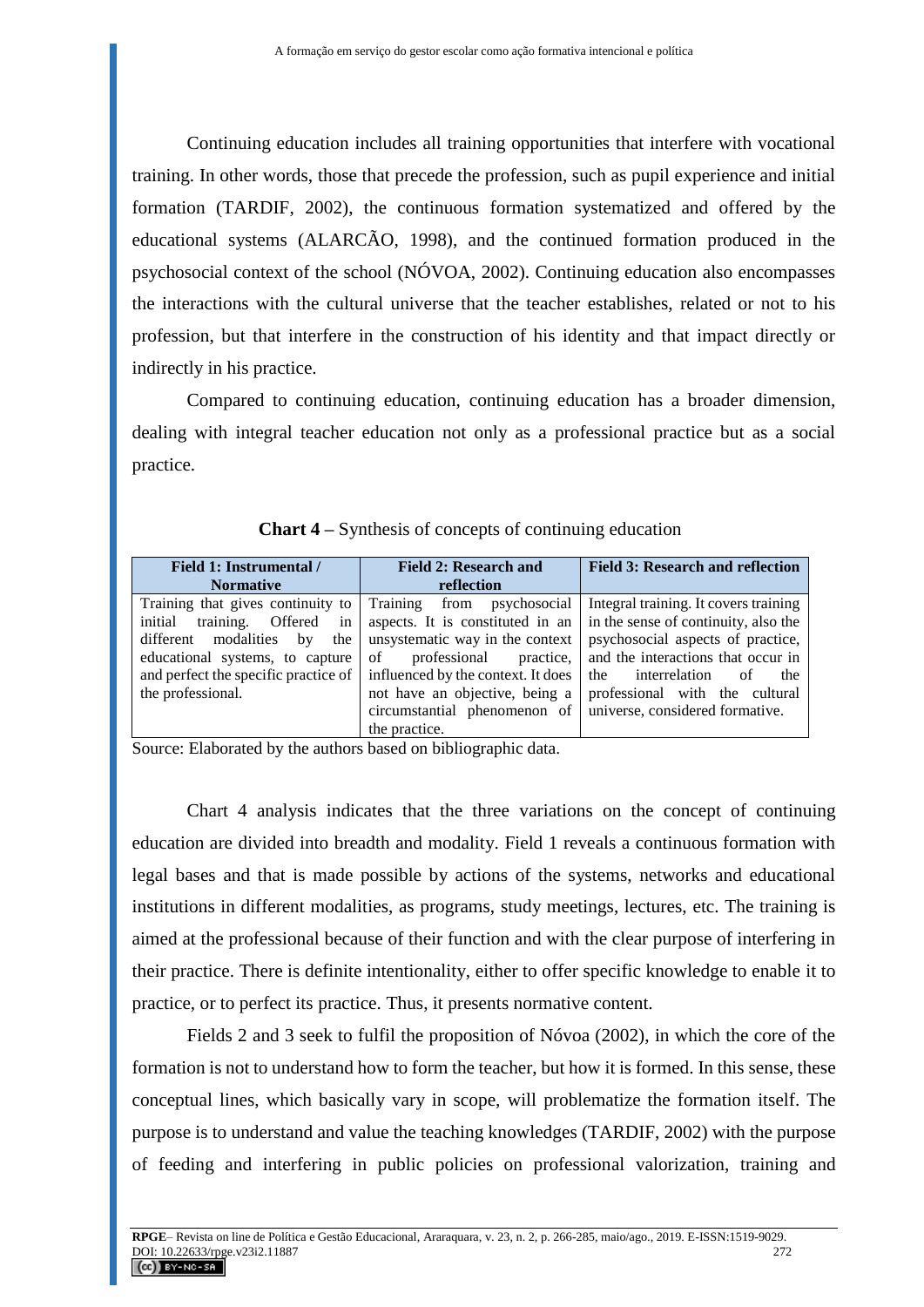continuing education. The ultimate goal is also to interfere in practice, however, with another efficacy and with a social bias inherent in the role of teacher and school.

### **Relations between epistemology and practice in the field of in-service training**

Based on the analysis of the conceptual lines on continuing education, and based on the Alarcão (1988) approach, we delimit the in-service training of all the learning situations offered by the systems, networks and educational institutions for the professional, due to their practice analysis should consider levels of compromise with the other logic of continuing education.

On continuing education in service, Zeichner (2008) alludes to a fundamental tension called the dissociation between academic training and practical training or between theoretical rationality and practical rationality. One related to academic knowledge and the other to practical knowledge.

Salles (2015), following the same line of Zeichner (2008), calls theoretical rationality (from theory to practice) the formations represented by theories of recycling, training and training, whose bases are in the external and theoretical notion of knowledge that the teacher should know how to improve their practice (Chart 1 and Field 1 of Chart 4). On the other hand, Salles (2015) calls practical rationality (from practice to theory), conceptions based on training from the perspective of the subject. That is, valuing practice as a point of analysis for training (Chart 2 and Field 2 of Chart 4).

Marcelo (2009) discusses and problematizes a certain normalization of practice and experience. The author calls the idea that the number of experiences maintains an arithmetical relation with the amount of formation and production of knowledge. It would all depend on the quality of experience you have.

The teacher is not an abstract being; it is not an idea of a teacher. On the contrary, it is to be concrete, with identity and eminently social (GATTI, 2003). In a group, he shares his culture, from which his knowledge and his attitudes emerge from the demands of school reality. "It follows that the notion that the increase and improvement of the informational knowledge acquired individually is sufficient to improve or modify concepts and practices related to the professional work of teachers" (GATTI, 2003, p.6)<sup>5</sup>.

<sup>5</sup> "Daí decorre ser muito simplista a noção de que o aumento e a melhoria do rol de conhecimentos informativos, adquiridos individualmente, será suficiente para melhorar ou modificar conceitos e práticas ligados ao trabalho profissional de professores." (GATTI, 2003, p. 6).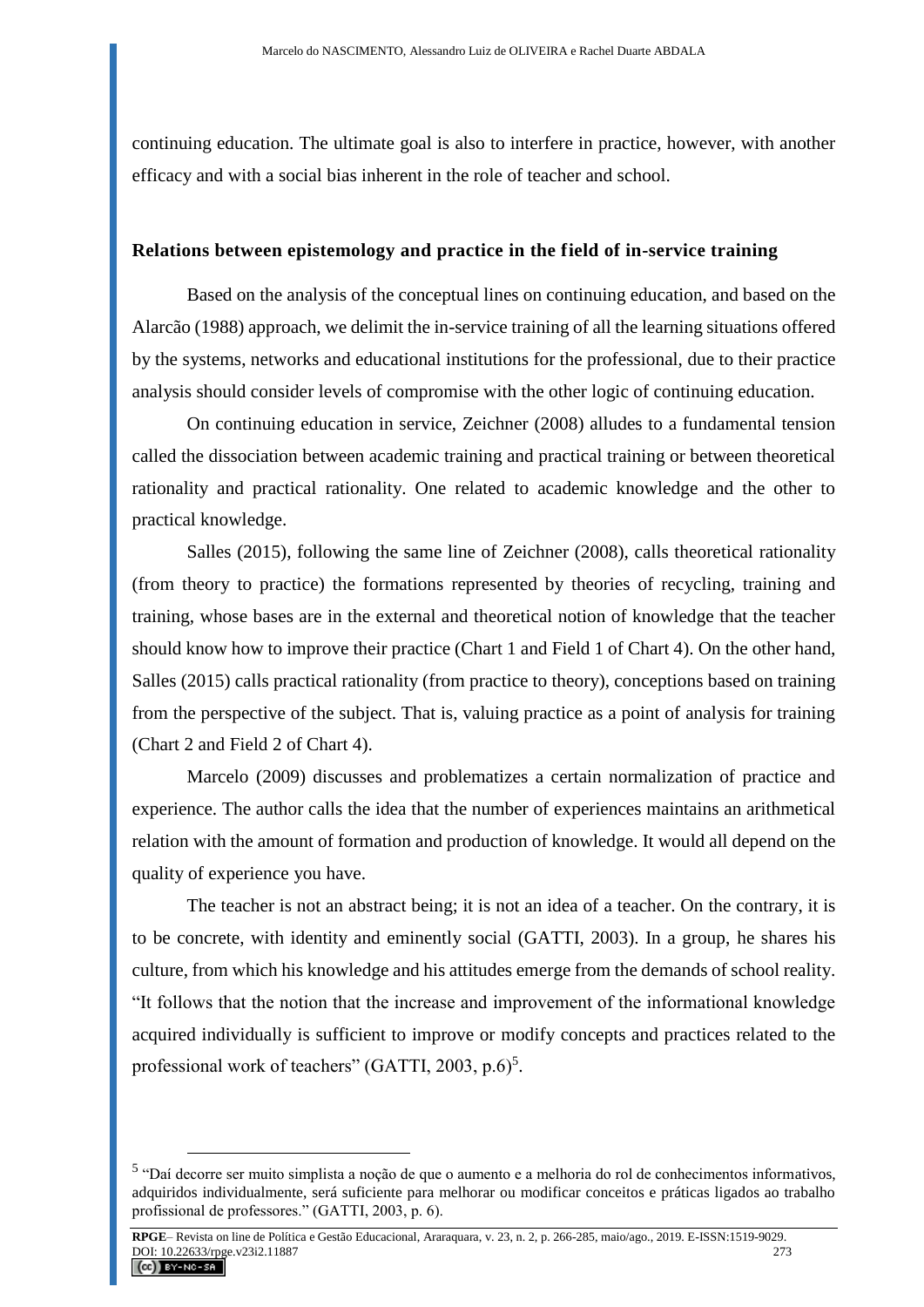According to Gatti (2003), training programs only show effectiveness when they consider the socio-psychological and cultural conditions of the people, managing to create mobilization of attitudes. "What needs to be achieved is an integration into the living and working environment of those who will participate in the training process." (GATTI, 2003,  $(p.7)^6$ .

Similarly, Tardif (2002) points to a formation that is based on an ideal teacher, who denies the legitimacy of the knowledge constituted in the act of doing and in the practical demands of the school, where effectively these knowledges are produced. "Researchers are more interested in what teachers should be, know or do, than what they are, know and can do."  $(TARDIF, 2002, p. 259)^7$ .

Tardif (2002), studies what he calls the epistemology of professional practice. This is not a concept, but a kind of vector to guide the research on the set of knowledge that the professional mobilizes in his place of work to carry out all his tasks. According to Tardif (2000), teaching is not an object to be contemplated, but an activity that, when developed in practice, produces knowledge and knowledge of the epistemology of practice. Therefore, it cannot be normative.

According to Nóvoa (2015), teacher training privileges the school "[...] as the place of teacher training, as the space of shared analysis of practices, as a routine of monitoring, supervision and reflection on the teacher work." (NÓVOA, 2015, p.7)<sup>8</sup>. He proposes that the production of individual knowledge of teachers be transformed into shared knowledge reworked and transformed into collective knowledge.

Nóvoa (2015) points to a reference of teacher knowledge that abandons the saturation of the term competence and migrates to the terminology provision. This other one has less rigid or more liquid characteristics and pretension of a directed look at the connections between the personal and professional dimensions in the teachers' indemnity production.

> [...] teachers are not only consumers but also producers of teaching materials; that teachers are not only executors but also creators and inventors of

<sup>6</sup> "O que é preciso conseguir é uma integração na ambiência de vida e trabalho daqueles que participarão do processo formativo. (GATTI, 2003, p. 7).

 $\bar{7}$  "Os pesquisadores mais se interessam pelo que professores deveriam ser, saber ou fazer, do que sobre o que são, sabem e sabem fazer." (TARDIF, 2002, p. 259).

<sup>&</sup>lt;sup>8</sup> "[...] como o lugar da formação dos professores, como o espaço da análise partilhada das práticas, enquanto rotina sistemática de acompanhamento, de supervisão e de reflexão sobre o trabalho docente." (NÓVOA, 2015, p. 7).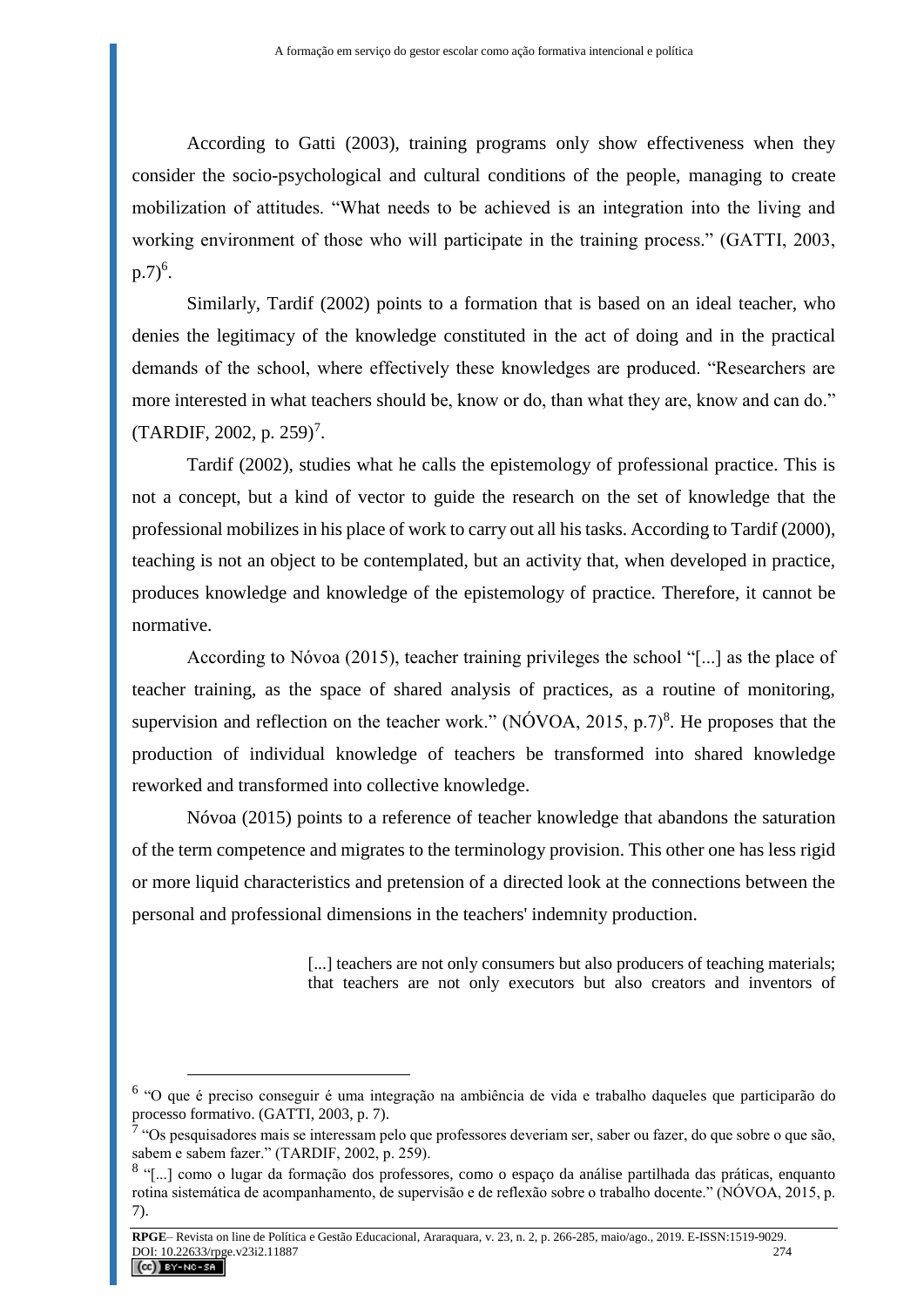pedagogical tools; that teachers are not only technical but also critical and reflective professionals. (NÒVOA, 2002, p. 36)<sup>9</sup>.

There is a need to investigate aspects of teacher identity. It is not the definition of competences, but the search to understand who this professional is, how he is constituted and what are the common determinants of his identity that guide his choices (MARCELO, 2009).

From an indemnity perspective, it is sought to study, understand and expect determined professional conduct of teachers, "[...], but not because they adopt prescribed professional characteristics (knowledge and attitudes). Teachers differentiate themselves according to the importance they give to these characteristics, developing their own response to the context."  $(MARCELO, 2009, p 114)^{10}$ .

Alarcão (1998) adjective as a commonplace is the affirmation that continuing education should focus on the teacher, giving the teacher the role of subject and not object. Thus, it is tacit in stating that any formation that disregards experience and professional reality will inevitably be devoid of meaning for this subject.

Like the other authors, Estrela (2001) also sees the teaching practice as the core and food of formation. For the author, the teacher is the subject of his training, and she also points out organizational cultures as determinants of professional behavior. Cultures guide actions as they guide choices. The way in which work environments are organized, impact on the training of professionals in three instances: instrumental, which refers to the choice of techniques; regulatory body, which refers to standards; and directive instance, which refers to the orientation of values and purposes.

To implement changes in an organization, there is a demand to understand that changes are only allowed when subjects feel they control the process, feeling involved and responsible for the success of the proposal. On the contrary, they are faced with an internal negation, contrary to the laws, norms and impositions, thus making the success of any change unfeasible (ESTRELA, 2001).

This factor would explain both the aspects of the inefficiency of the formations, and the schools do not assume the autonomy that grants them the legislation. "To change one must want

<sup>&</sup>lt;sup>9</sup> [...] os professores não são apenas consumidores, mas também produtores de materiais de ensino; que os professores não são apenas executores, mas também criadores e inventores de instrumentos pedagógicos; que os professores não são apenas técnicos, mas são também profissionais críticos e reflexivos. (NÒVOA, 2002, p. 36).

 $10$  "[...], mas não porque adotem características profissionais (conhecimentos e atitudes) prescritas. Os professores se diferenciam entre si em função da importância que dão a essas características, desenvolvendo sua própria resposta ao contexto. (MARCELO, 2009, p. 114)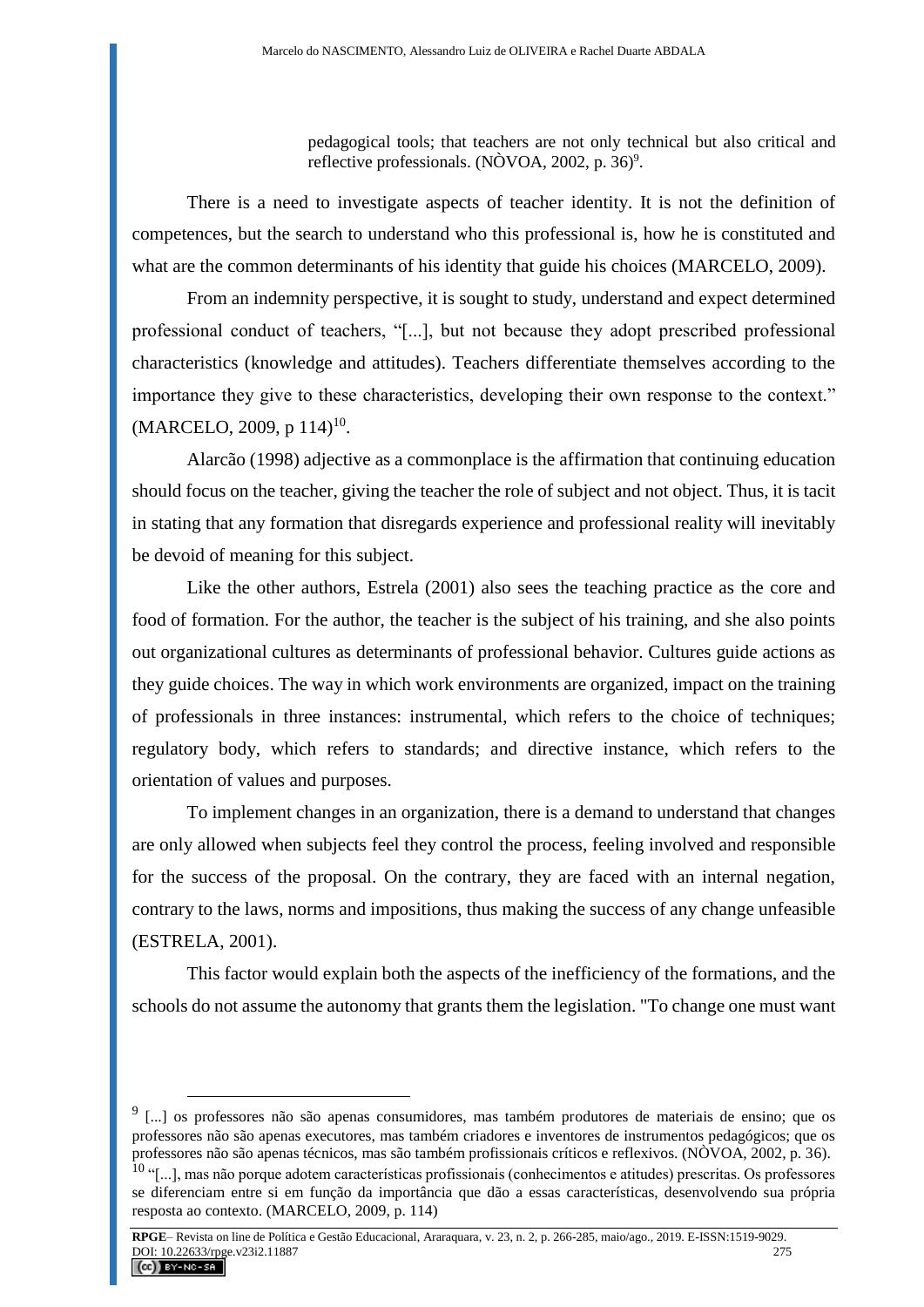or feel a desire to change, or at least change must take on meaning for those to whom change is imposed or proposed" (ESTRELA, 2001, p. 57). $^{11}$ 

Vaillant and Marcelo (2012), when discussing the theme of learning in organizations, point out that the problematization between training and work environment "[...] is a widely assumed discourse in the educational field [...] is a discourse which is assumed by researchers, trainers, teachers and even by the educational administration" (VAILLANT, MARCELO, 2012, page  $48$ <sup>12</sup>.

Organizations - in this regard, schools - are organized in the way they define organizational culture, a form of doing that is cultivated and perpetuated. This culture provokes informal learning that is efficient and that builds the environment as a locus of formation.

Marcelo (2009), in Schön's perspective, explains three dimensions of knowledge that feedbacks themselves: a) **knowledge in practice:** that produced in the act of doing. The moment of the interactions with the reality of teachers who demand positions and choices in the school environment, facing challenges and mobilizing knowledge. The initial point, because it is in practice; b) **the knowledge of the practice:** the one who feeds on the practice and reflects on it. It has the practice as its object; therefore, it is posterior to it; c) **knowledge for practice:** product of analysis and reflection on practice formulates theses and interferes, while theory, in practice, precedes the new practice.

They are distinct but interconnected dimensions, with mutual influence and significant roles. The three insights have a Kantian, conciliatory role in establishing a dialectical relationship between the three fields of knowledge.

| <b>Authors</b>    | <b>Conceptual lines synthesis</b>                                                        |
|-------------------|------------------------------------------------------------------------------------------|
| Antônio Nóvoa     | Teachers are not only consumers but also producers of teaching materials.                |
|                   |                                                                                          |
| Maria T. Estrela  | Training is inseparable from the place of effective training: to teaching organizations. |
| Maurice Tardif    | Teacher knowledge: it is important to know and understand how teachers form.             |
| Isabel Alarcão    | Formative programs dissociated from the teaching knowledge have no meaning for           |
|                   | the subjects.                                                                            |
| Bernadete Gatti   | Teachers are not abstract. Training programs should consider the psychosocial aspects    |
|                   | of teaching.                                                                             |
| Denise Vaillant e | Organizations form. The environmental culture of organizations promotes ongoing          |
| Carlos Marcelo    | and effective training.                                                                  |

**Chart 5 –** Convergent points in the discussion between theory and practice.

<sup>11</sup> "Para mudar é preciso querer ou sentir vontade de mudar ou, ao menos, é preciso que a mudança assuma um significado para aqueles a quem a mudança é imposta ou proposta." (ESTRELA, 2001, p. 57).

<sup>&</sup>lt;sup>12</sup> "[...] é um discurso assumido de forma generalizada no âmbito educativo [...] é um discurso assumido por pesquisadores, formadores, professores e inclusive pela administração educacional." (VAILLANT; MARCELO, 2012, p. 48).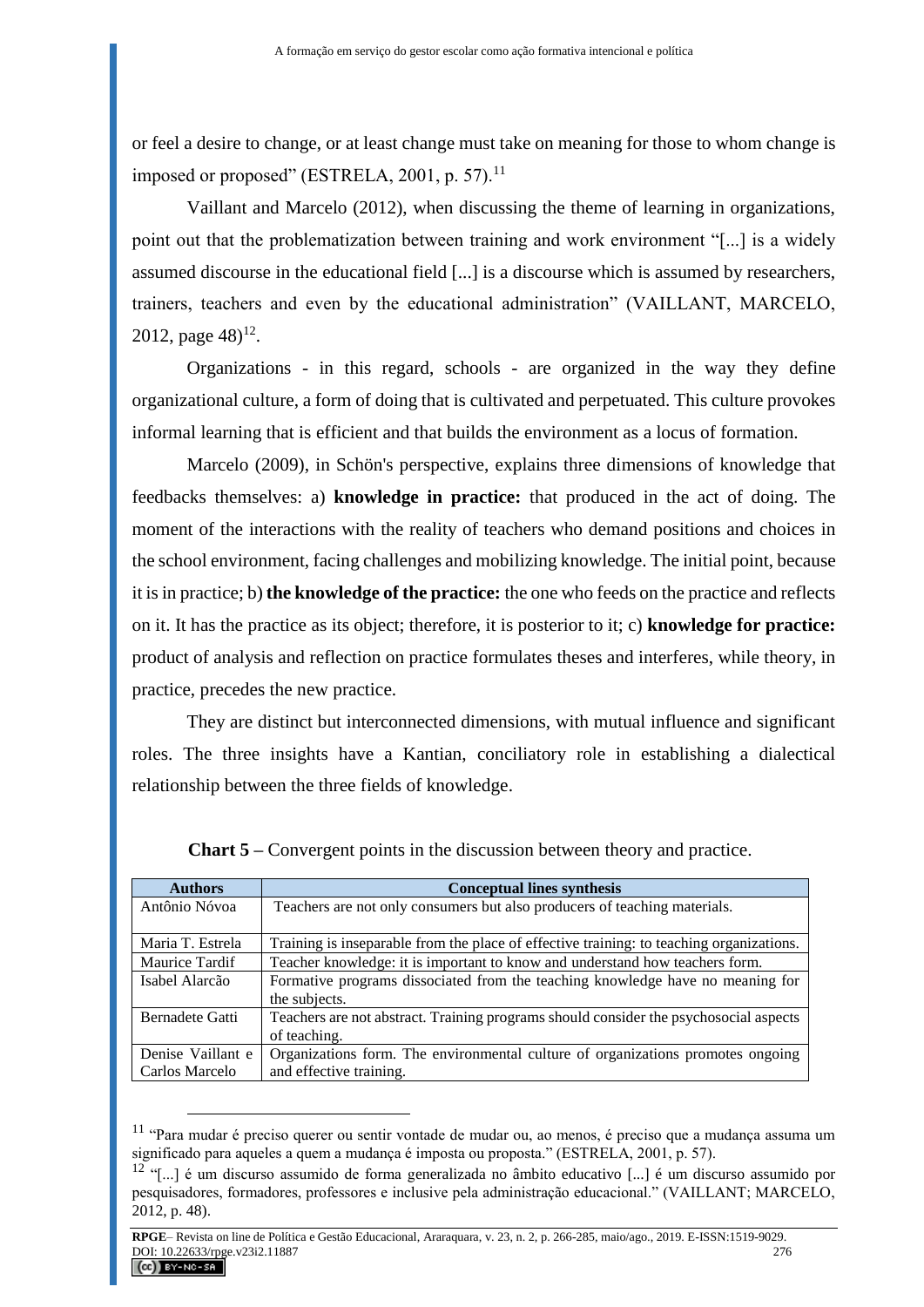|                                                                  | a) The legitimacy of the fields of knowledge: in practice, on practice and practice. b) |  |
|------------------------------------------------------------------|-----------------------------------------------------------------------------------------|--|
| Carlos Marcelo                                                   | Understanding professional identity as a training proposal.                             |  |
| Source: Elaborated by the authors based on bibliographic review. |                                                                                         |  |

Despite the level of deepening in the analyzed conceptual lines, the analysis of Chart 5 indicates that there is a high standard of alignment between the propositions about the relation between theory and practice in the continuous formation.

The point of convergence is that the place of practice is where professional knowledge is produced and where the training takes place. It is therefore imperative to know and understand the psychosocial aspects that constitute the teacher identity to think about continuing education.

Taken together, the conceptual lines of continuing education contain two central criticisms. In the first, what Marcelo (2009) points out as a myth of practice, which refers to a practice that is not reflected and dissociated from the epistemological field. An alert directed at another eventual formation extreme, one that does not consider the epistemological question as an element of fundamental dialogue for practice, pointing to a self-sufficient practice that would be alienated from reflections marked out by academically constructed knowledge through research.

The second critique is about the purely instrumental aspect of continuing training centered on terms such as training, training, updating and recycling, which translate a failure look at initial training. There would be an implicit assumption that training is based on gaps to be filled. The knowledge which the initial formation failed to teach should be taught. Or the professional is idealized as an abstract being, with skills also idealized. In both cases, we have the inverse of the first criticism. Here, epistemology is alien to the knowledge of the practice.

As can be seen in Chart 5, Nóvoa (2002) understands teachers as producers and not consumers of knowledge. This is also a valid proposition as an investigative parameter for school managers.

### **Managers initial training**

From the point of view of federal legislation, according to Rodrigues *et al*. (2016), except in the current National Education Plan, which indicates the need to develop training programs for school directors and managers, there is no objective reference to the specific continuing training of managers as a professional right and public power duty. Only the LDB 1996 addresses the issue, however, in a generic way: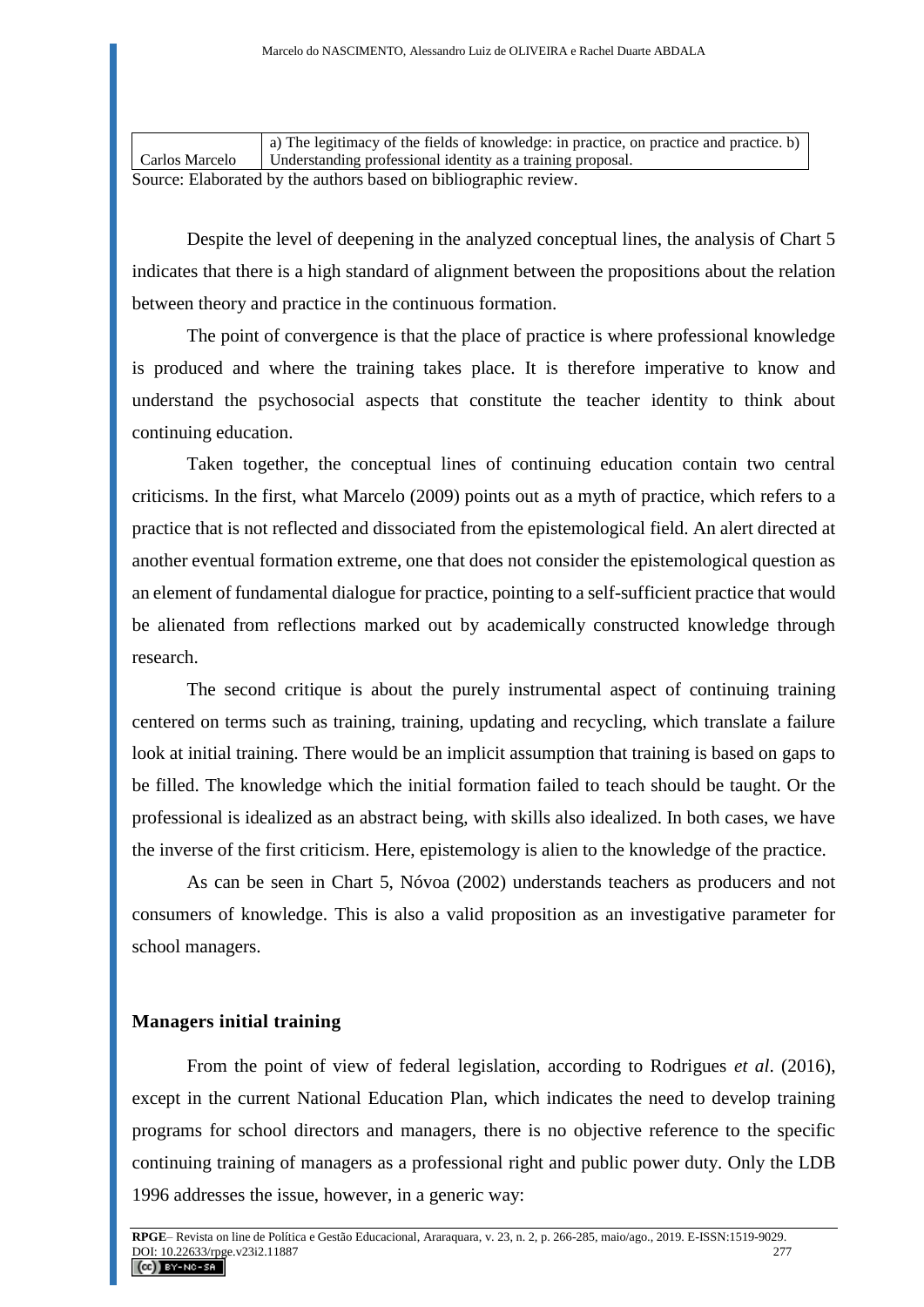Art. 64. The training of educational professionals for administration, planning, inspection, supervision and educational guidance for primary education shall be carried out in undergraduate courses in pedagogy or postgraduate level, at the discretion of the educational institution, guaranteed, in this formation, the national common base (BRASIL, 1996)<sup>13</sup>.

Regarding the article previously mentioned 64 of LBD 9394/96, which calls for a mixed formation of pedagogues and school administrators, Franco (2017) draws attention to criticisms from important educational researchers, among them Selma Garrido and José Carlos Libâneo, about this university curricular organization.

> They emphasized the misconception of the excessive valorization of the certification process, leaving aside a better qualification and emphasizing mainly the logic of the development of more workable capacities than the intellectual, political and scientific ones (FRANCO, 2017, p.104)<sup>14</sup>.

In a study about the aspects of managerial training in pedagogy courses, Franco (2017) groups several curricular components and observes that the formative process presents itself in a reductionist way and not integrated to the course as a whole, disregarding implications in supported professional competences in autonomy, emancipation and criticality.

> [...] the case of management, is the result of a combination of several factors, among which: reduced workload; predominantly in the final periods of the course; a shortage of disciplines that contemplate the different aspects of management and professionalism of managers in different offices, among others (FRANCO, 2017, p. 116)<sup>15</sup>.

In the current pedagogy courses, there is a marked tendency in the curriculum to approximate business elements as well as the impregnation of the logic of economics, committed to the rationalization of educational work and control through statistical indicators, which deny political and emancipatory schools (FRANCO, 2017).

<sup>13</sup> Art. 64. A formação de profissionais de educação para administração, planejamento, inspeção, supervisão e orientação educacional para a educação básica, será feita em cursos de graduação em pedagogia ou em nível de pós-graduação, a critério da instituição de ensino, garantida, nesta formação, a base comum nacional (BRASIL,  $1996$ ).

<sup>14</sup> Estes destacavam o equívoco da valorização excessiva do processo de certificação, preterindo-se uma melhor qualificação e enfatizando-se principalmente a lógica do desenvolvimento das capacidades mais laborais do que as intelectuais, políticas e científicas (FRANCO, 2017, p. 104).

<sup>15</sup> [...]o caso da gestão, é resultante da combinação de vários fatores, dentre os quais: reduzida carga horária; oferecimento predominantemente em períodos finais do curso; escassez de disciplinas que contemplem os diferentes aspectos da gestão e da profissionalidade dos gestores em diferentes ofícios, dentre outros (FRANCO, 2017, p. 116).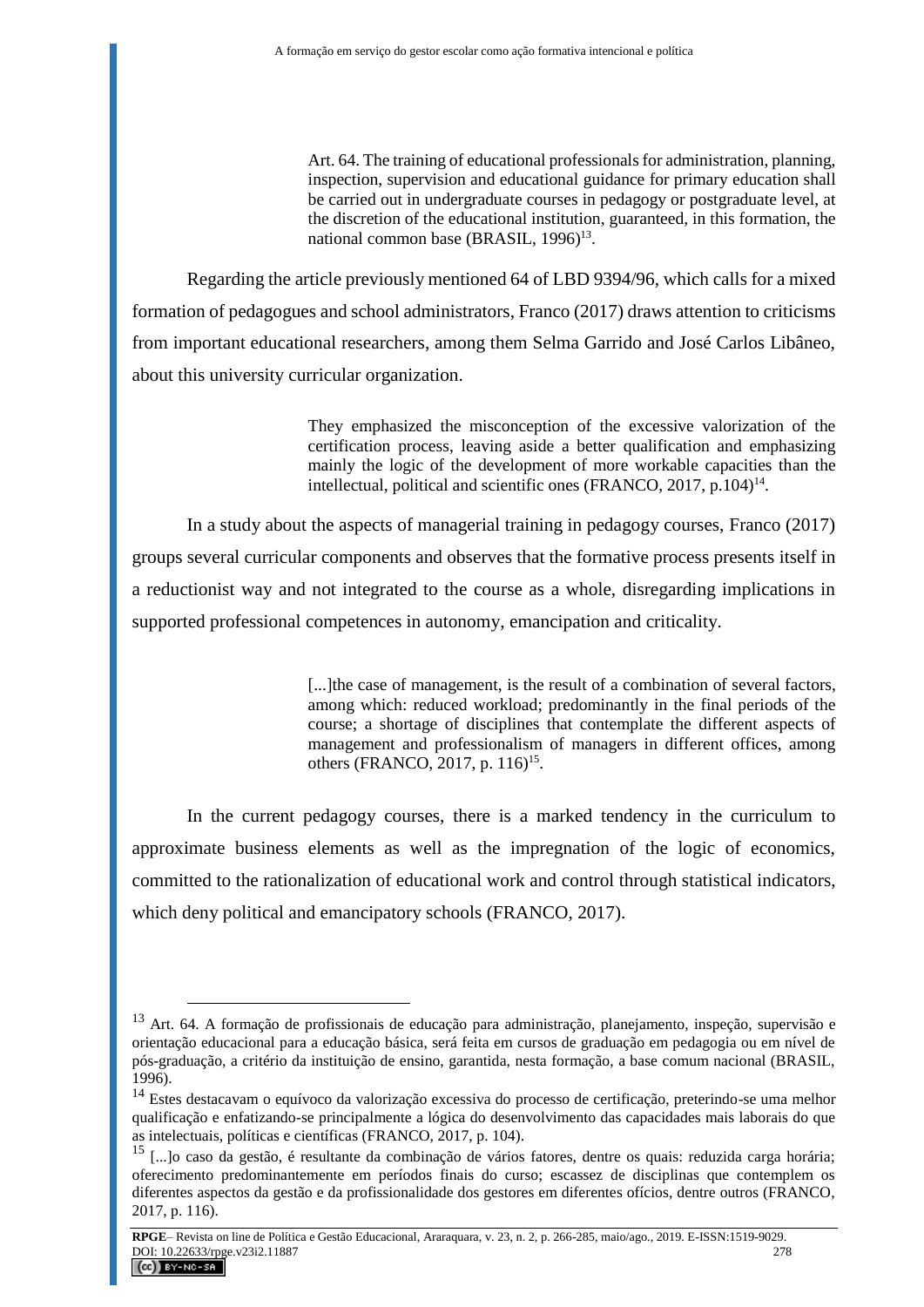### **School manager in-service training programs**

Although the common belief that school does not change is common sense, perhaps this statement refers more sharply to object and subject relations between student and learning. But, effectively, the school undergoes changes that reflect changes in their society.

According to Leite and Lima (2016), the complex scenario in which the school is inserted today problematizes the profile of the school manager in front of a highlighted, connected, diverse environment that requires proof of efficiency through statistical evaluations, guaranteeing the educational actors' participation. "However, it is relevant to ask how the preparation of managers is being carried out and under what working conditions? What policies are on the agenda of priorities and what concrete conditions exist to carry them out?" (LEITE, LIMA, 2016, p.191)<sup>16</sup>.

The school organizational environment at the moment is unstable and requires managers to have complex competencies. "The responsibilities and role of managers change frequently and unpredictably. Leadership depends on the interests and goals defined by each new socioeducational policy, each project and each of the goals sought and vice versa." (LEITE; LIMA, 2016, p.  $189)^{17}$ .

> In this way, educational public policies have come to emphasize the figure of the manager of the primary school, of the systems and networks of education, as well as universities and institutions of higher education, as a key element for the improvement of the quality of education around the world. (LEITE; LIMA, 2016, p.  $168$ <sup>18</sup>.

At the end of the 1990s, Machado (2000) had the same concern when reporting that the System of Assessment of Basic Education (SAEB), when dealing with the relationship between management and school performance of students, indicated that the best performances achieved by students "[...] they are observed in schools that exercise direct control over their resources,

<sup>&</sup>lt;sup>16</sup> "Entretanto, é relevante perguntar como está sendo realizada a preparação dos gestores e em que condições de trabalho? Que políticas estão na agenda de prioridades e que condições concretas existem para executá-las?" (LEITE; LIMA, 2016, p. 191).

<sup>&</sup>lt;sup>17</sup> "As responsabilidades e o papel dos gestores mudam com frequência e de modo imprevisível. Lideranças dependem dos interesses e metas definidos por cada nova política socio educacional, cada projeto e cada um dos objetivos almejados e vice-versa." (LEITE; LIMA, 2016, p. 189).

<sup>18</sup> Desse modo, as políticas públicas educacionais passaram a destacar a figura do gestor da escola básica, dos sistemas e redes de ensino, assim como de universidades e instituições de ensino superior, como elemento chave para a melhoria da qualidade da educação em todo o mundo. (LEITE; LIMA, 2016, p. 168).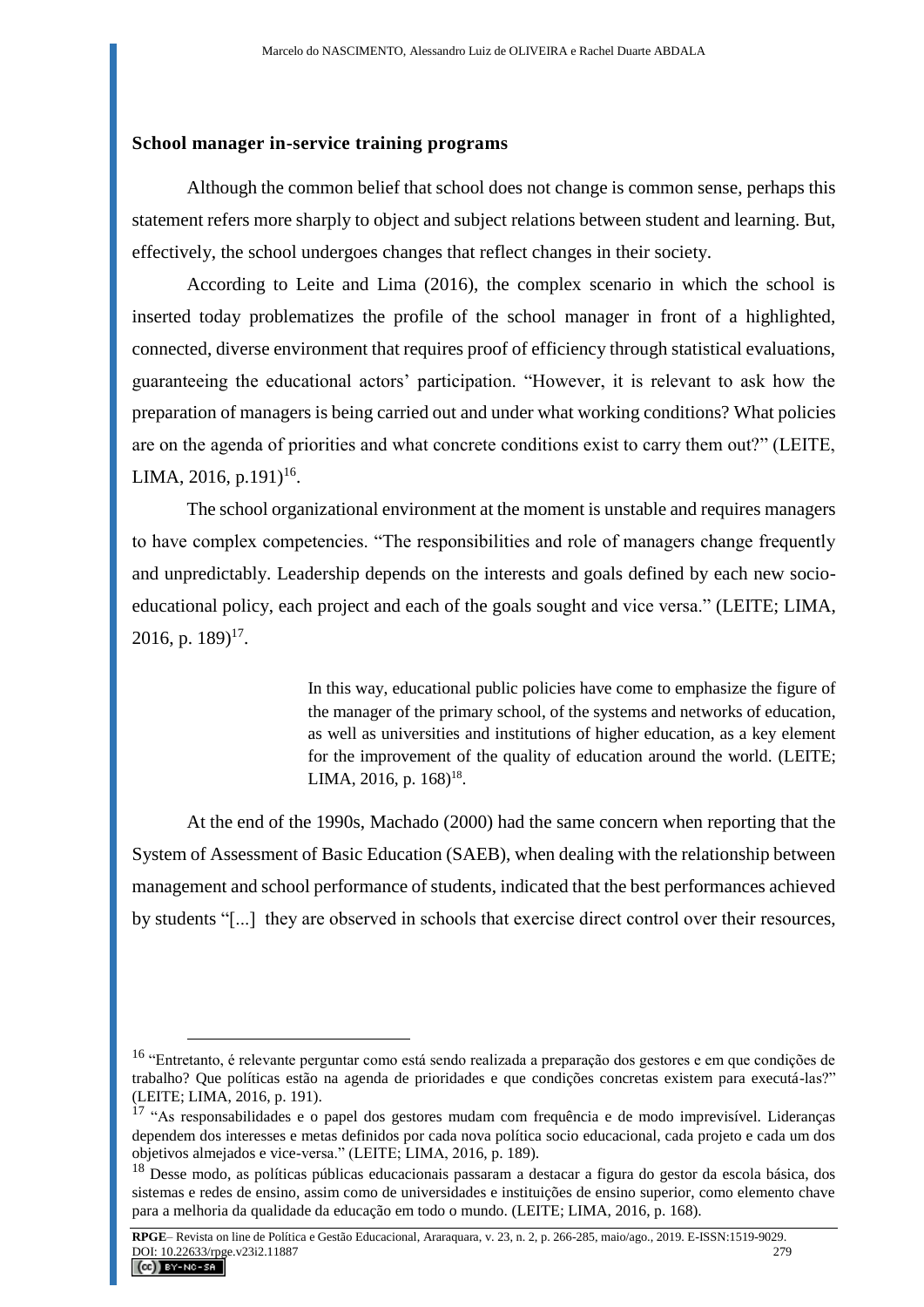which have active advice, pedagogical coordination, teams with positive expectations about the students and that keep the parents informed about the results." (MACHADO, 2000, p. 1002).<sup>19</sup>

> Analyzing the learning outcomes of the students, several national and international surveys show that the school makes a difference, that is, that the effectiveness of its results is associated with its institutional identity, which includes the management pattern, knowing: its form of administrative and pedagogical organization, relationships among agents, shared vision development, expectations of successful performance, learning environment, good classroom practice, accountability for the learning outcomes of their students and the presence of strong and legitimate leadership. (MACHADO, 2000, p. 1000).<sup>20</sup>

It can be observed that, among other initiatives, two programs have been more prominent in the last decades, which are succeeding and are destined to the training of school managers: the PROGESTÃO and the School Program of Managers of Basic Education, the latter still in operation.

After literature review, Franco (2017), Gomes, Santos and Melo (2009), Leite and Lima (2015), Machado (2000), Ogawa and Filipak (2013), and Rodrigues *et al.* (2016), also in documentary analysis of the objectives, content and methodology of the two mentioned programs, we conclude:

Two problems stand out: content and method. The content, on account of the proletarianization of the management and towards the rationalization of the practice, that consequently promotes the estrangement of the school manager to the social function of the school. It does not occur the strengthening of grounds for political, critical and intentional action of the manager against the emancipatory demand of the public school, admittedly legitimate, democratic and inseparable from the concept of school management.

Regarding the method, the programs of formation and service, despite diverse methodological tests, assume a normative and prescriptive discourse. This discourse is manifested by traditional terms such as training and training, inspired by the assumption of the managers' lack of capacity to perform management tasks.

<sup>&</sup>lt;sup>19</sup> "[...] são observados em escolas que exercem controle direto sobre seus recursos, que têm conselhos ativos, coordenação pedagógica, equipes com expectativas positivas sobre os alunos e que mantêm os pais informados sobre os resultados." (MACHADO, 2000, p. 1002).

<sup>&</sup>lt;sup>20</sup> Analisando os resultados de aprendizagem dos alunos, várias pesquisas nacionais e internacionais mostram que a escola faz diferença, ou seja, que a eficácia dos seus resultados está associada à sua identidade institucional, na qual se inclui o padrão de gestão, ao saber: sua forma de organização administrativa e pedagógica, as relações entre os agentes, o desenvolvimento de visão compartilhada, as expectativas de desempenho bem-sucedido, o ambiente de aprendizagem, a boa prática de sala de aula, a responsabilização pelos resultados de aprendizagem de seus alunos e a presença de liderança forte e legítima. (MACHADO, 2000, p. 1000).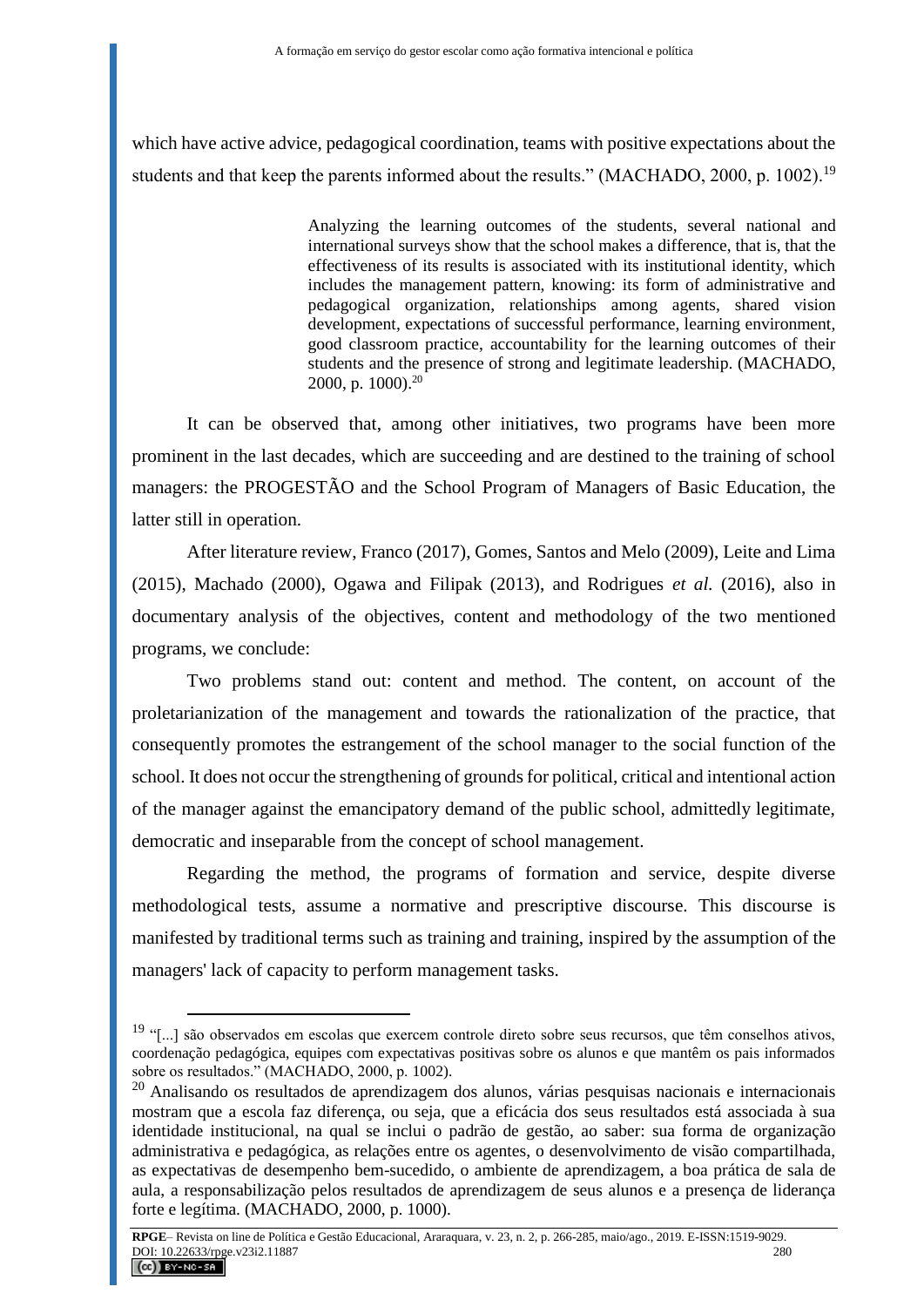In-service training programs are highlighted by indicators that show a relationship between the good performance of schools and the characteristics of school management. This factor, associated with the demand for quality, gives the programs an eminently instrumental identity, disseminated by a managerial identity that is observed in terms of competencies, leadership, results, effectiveness and control. In this way, neoliberal discourse is assumed.

### **School managers on-the-job training specific concept**

Zeichner (2008) began his research from the perception that undergraduates did not question what they taught, they were only concerned with teaching. They did not question where the curriculum came from; they took care of it as a technical instrument that guided the practice without a more elaborate reflection on an ethical dimension for practice.

> Very close to this persistence of technical rationality under the slogan of reflective teaching is the limitation of the reflexive process in considering teaching strategies and abilities (the means to teach oneself) and exclusion from the teachers' the purposes of education, as well as the moral and ethical aspects of teaching. Teachers are only allowed to adjust the means to achieve goals defined by other people. Education becomes merely a technical activity (ZEICHNER, 2008, p. 542).<sup>21</sup>

Reflection has a fundamentally political role in Zeichner (2008) because it is not restricted to technical work, linked to any formally adopted curriculum and tested by external evaluations, but in permanent criticism of why. What role does he occupy in what is done? What is your degree of awareness and intentionality about the outcome of your work?

The question posed at the beginning of the chapter in Tardif and Raymond (2000) on the problematic negotiation between self-use and self-use by others is a problem for both school managers and system managers. Try to answer it, demarcating a concept of in-service training of school managers. In this way, the formation of the school manager, as a concept, is structured by four principles that associate content and method: first, an ethical principle, which requires all educational actors to assume the emancipatory commitment of education itself (RIOS, 2011); an identity principle that conceives the educational actor, whether teacher or manager and certainly the student - as the subject and object of his work, transforming it and transforming

<sup>21</sup> Bem próxima a essa persistência da racionalidade técnica sob o *slogan* do ensino reflexivo, encontrase a limitação do processo reflexivo em considerar as estratégias e habilidades de ensino (os meios para se ensinar) e a exclusão, da alçada dos professores, da reflexão sobre os fins da educação, bem como os aspectos moral e ético do ensino. Aos professores, permite-se apenas que ajustem os meios para se atingir objetivos definidos por outras pessoas. O ensino torna-se meramente uma atividade técnica (ZEICHNER, 2008, p. 542).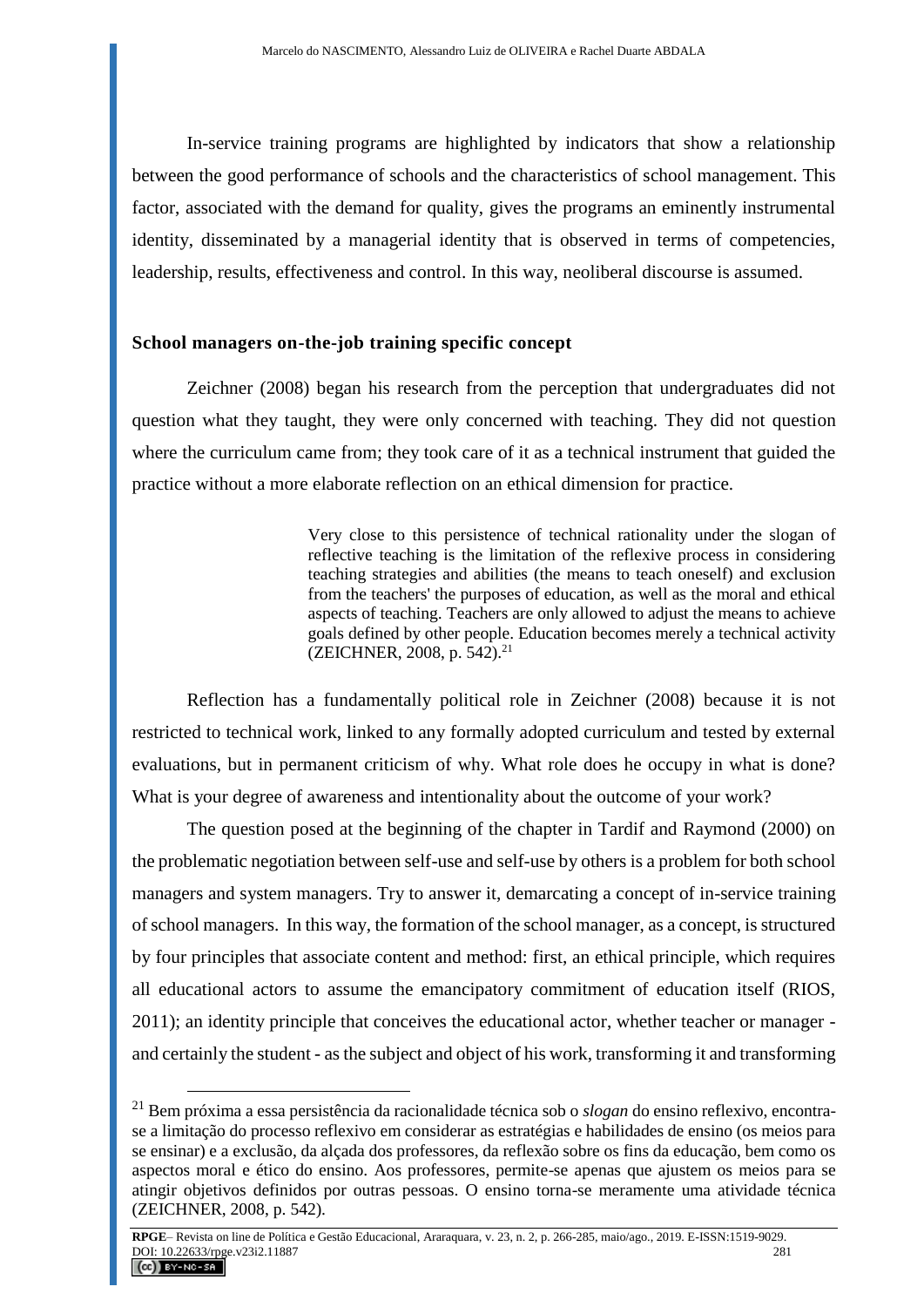itself (ROLDÃO, 2007; NÓVOA, 1998; TARDIF, 2002; MARCELO, 2009); a principle of collective learning, promoted by the work environment, which is established by collective relations and that determine the school culture (ESTRELA, 2001; VAILLANT; MARCELO, 2012); and finally a principle of reflection on knowledge in practice and on practice and practice (SCHÖN, 1997), the latter being that which gives meaning and cohesion to the other three.

#### **Final remarks**

School Management is a unique practice of administration because the school management, inscribed in the educational act as the pedagogy, feeds from several conceptual sources.

The concept of school management has two inseparable dimensions: technical and political. The first is universal because it is part of the field of administration as a science that studies and instrumentalizes the mediation between the objectives and results of an organization. While the other is specific because it is aimed at the specificity of the school space, where, due to legal and ethical principle, no mediation other than democratic mediation is allowed, which promotes, in the process, the collective experience and learning about sharing the power.

The concept of school management, therefore, implies the ability of the manager to research and build with the school community, democratically and autonomously, the understanding about the social function of the school, the reason for schooling and in what quality it translates. It is intended to have a political and intentional positioning that manifests itself in objectives and methods, implying in the domain of the technical/instrumental capacities to manage this process.

Considering the specificities of school management, it is understood the professional training in service also with its characteristics. In this way, they are constituted in:

Learning situations offered by systems, networks and educational institutions for the school manager, due to their management practice, considering the promotion of their critical and collective understanding about the social function of the school, and their attributions in this task, in the political and technical field, through a reflexive methodology that provides conditions and promotion to the reflected practice of the school manager in a permanent critical investigation of his own epistemic production and the other epistemic productions that derive from the management practice.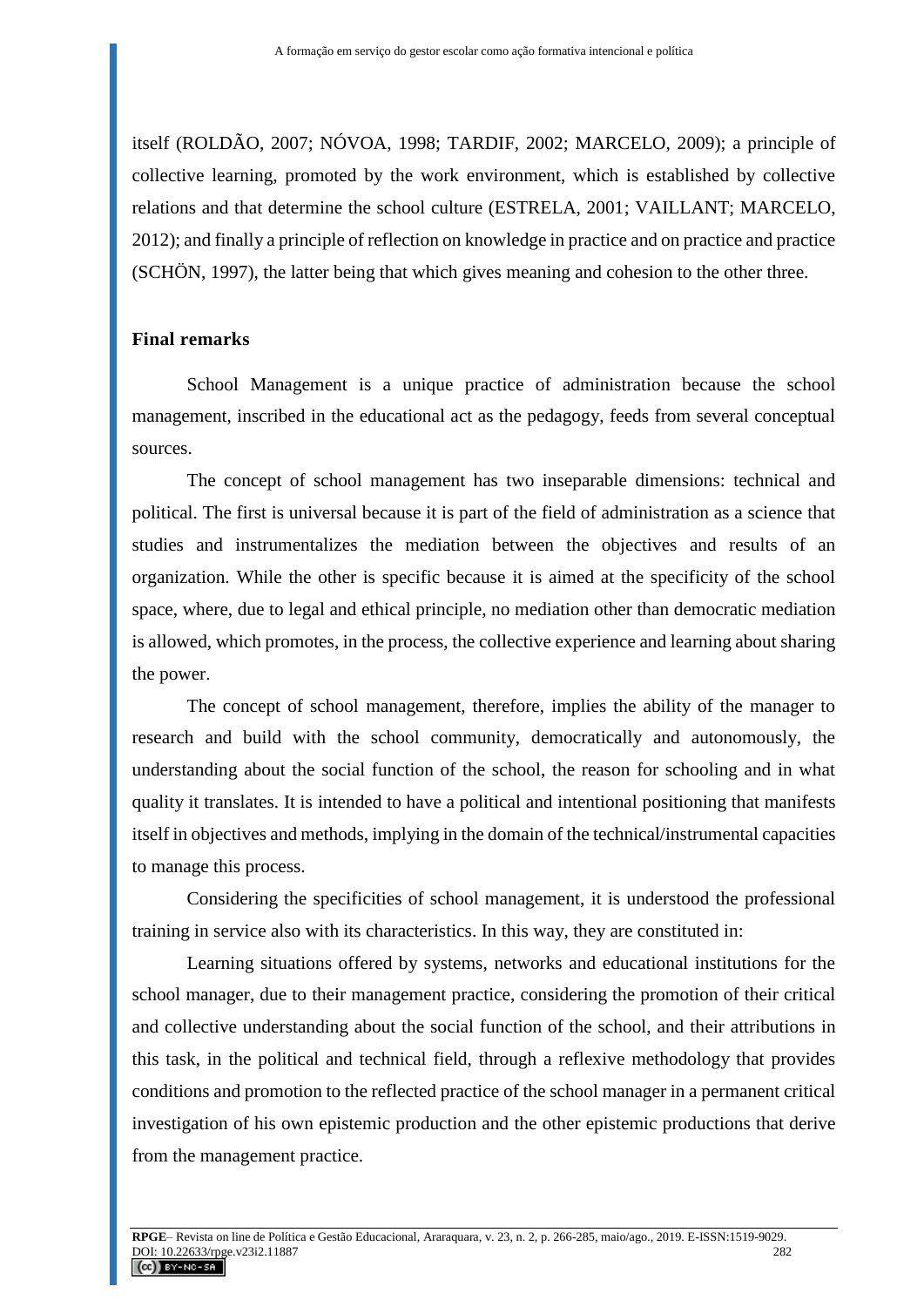## **REFERENCES**

ALARCÃO, I. Formação continuada como instrumento de profissionalismo docente. In: VEIGA, I. P. A. (org). **Caminhos da profissionalização do magistério**. Campinas: Papirus, 1998.

BRASIL. Constituição (1988). **Constituição da República Federativa do Brasil**. Brasília, DF: Senado Federal: Centro Gráfico, 1988.

BRASIL. Senado Federal. **Lei de Diretrizes e Bases da Educação Nacional**: nº 9394/96. Brasília: 1996.

CASTRO, M. M. C.; AMORIM, R. M. A. A formação inicial e a continuada: diferenças conceituais que legitimam um espaço de formação permanente de vida. **Cadernos CEDES**. Campinas: v. 35, n. 95, p. 37– 5, abr. 2015. Disponível em: [http://dx.doi.org/10.1590/CC0101-](http://dx.doi.org/10.1590/CC0101-32622015146800) [32622015146800.](http://dx.doi.org/10.1590/CC0101-32622015146800) Acesso em: 13 de jul. 2017.

CHAMON, E. M. Q. O. **Formação e (re)construção indenitária**: estudo das memórias de professores do ensino básico inscritos em um programa de formação continuada. 2003. Tese (Doutorado em Educação) - Universidade Estadual de Campinas, Faculdade de Educação, Campinas, 2003.

ESTRELA, M. T. A formação contínua entre teoria e prática. In: FERREIRA, N. S. C. (Org). **Formação continuada e gestão de educação**. São Paulo: Cortez, 2001. p. 43-64.

FILHO, P. V. Afinal, o que é planejamento estratégico? **Revista de Administração de Empresas,** São Paulo, v. 18, n. 2, abr./jun., 1978. Disponível em: [http://dx.doi.org/10.1590/S0034-75901978000200002.](http://dx.doi.org/10.1590/S0034-75901978000200002) Acesso em: 25 ago. 2017.

FRANCO, A. P. Formação de gestores escolares: dos encontros e desencontros nos cursos de pedagogia. In: SILVESTRE, M.; A. PINTO, U. A. (orgs). **Curso de pedagogia:** avanços e limites após as Diretrizes Curriculares Nacionais. São Paulo: Cortez, 2017.

FREIRE. P. **Pedagogia da autonomia:** saberes necessários à prática educativa. São Paulo: Paz e Terra, 1997.

GATTI. B. A. Formação continuada de professores: a questão psicossocial. **Cadernos de Pesquisa.** São Paulo: Fundação Carlos Chagas, n. 119, p. 191-204, jul., 2003. Disponível em: [http://www.scielo.br/pdf/cp/n119/n119a10.pdf.](http://www.scielo.br/pdf/cp/n119/n119a10.pdf) Acesso em: 25 ago. 2017.

MARCELO, C. A identidade docente: constantes e desafios. Formação Docente. **Revista Brasileira de Pesquisa sobre Formação de Professores,** Belo Horizonte, Associação Nacional de Pós-graduação e Pesquisa em Educação (ANPEd), v. 01, n. 01, p. 109-131, ago./dez. 2009. Disponível em: http://revformacaodocente.com.br/index.php/rbpfp. Acesso em: 25 ago. 2017.

MARTINS, R. C. R. **Progestão:** como gerenciar o espaço físico e o patrimônio da escola? Brasília: Consed, 2001. Disponível em: [http://www.sed.sc.gov.br/documentos/plano-de](http://www.sed.sc.gov.br/documentos/plano-de-gestao-escolar-409/processo-2016/progestao-modulos-atividades/4362-modulo-vii-como-gerenciar-o-espaco-fisico-e-o-patrimonio-da-escola/file)[gestao-escolar-409/processo-2016/progestao-modulos-atividades/4362-modulo-vii-como](http://www.sed.sc.gov.br/documentos/plano-de-gestao-escolar-409/processo-2016/progestao-modulos-atividades/4362-modulo-vii-como-gerenciar-o-espaco-fisico-e-o-patrimonio-da-escola/file)[gerenciar-o-espaco-fisico-e-o-patrimonio-da-escola/file.](http://www.sed.sc.gov.br/documentos/plano-de-gestao-escolar-409/processo-2016/progestao-modulos-atividades/4362-modulo-vii-como-gerenciar-o-espaco-fisico-e-o-patrimonio-da-escola/file) Acesso em: 25 ago. 2017.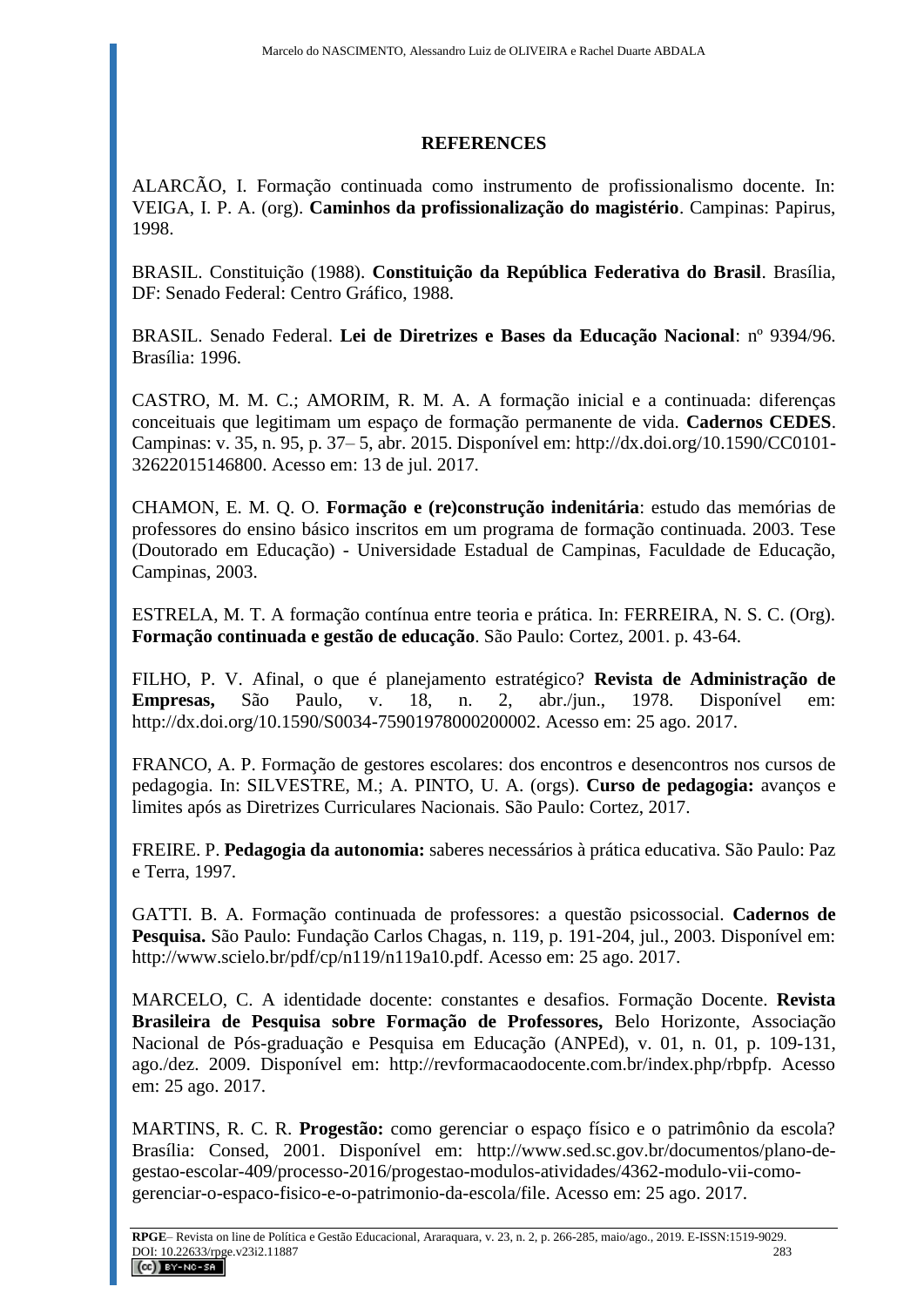MILITÃO, A. N.; LEITE, Y. U. F. A historicidade do conceito de formação continuada: uma análise da visão de Paulo Freire sobre a formação permanente. **Anais...** VII Congresso Brasileiro de História da Educação: Circuitos e Fronteiras da História da Educação no Brasil. Cuiabá: Universidade Federal do Mato Grosso, v. 1. p. 1-15, 2013.

MORETO. J. A. **A educação continuada do diretor da escola**: avaliação da política implementada pela Secretaria Municipal de Educação de Campinas, no período de 1994 a 2000. Dissertação (Mestrado em Educação) - Universidade Estadual de Campinas, Faculdade de Educação, Campinas, 2002.

NÓVOA, A. A formação tem de passar por aqui: as histórias de vida no projecto Prosalus. In: NÓVOA, A.; FINGER, M. (Orgs.). **O método (auto)biográfico e a formação**. Lisboa: Ministério da Saúde, 1988.

NÓVOA, A. Professor se forma na escola. In: **Nova Escola.** São Paulo: Abril Cultural, Edição n. 142, maio, 2002.

PAULA, S. G. Formação continuada de professores: perspectivas atuais. **Paidéia -** Revista do Curso de Pedagogia da Faculdade de Ciências Humanas e Sociais, Belo Horizonte: Universidade FUMEC, ano 6, n. 6, p. 65-86, jan./ jun., 2009.

RIOS, T. A. **Ética e competência.** São Paulo: Cortez, Ed. 20, 2011.

RODRIGUES, E. S. S.; REIS, M. G. F. A.; ARANDA, M. A. M. A formação continuada para gestores da educação básica e a demanda do cotidiano escolar: uma análise no âmbito das políticas públicas. **Revista on line de Política e Gestão Educacional**, Araraquara, v. 20, n. 3, p. 444-462, 2016. Disponível em: [http://dx.doi.org/10.22633/rpge.v20.n3.9722.](http://dx.doi.org/10.22633/rpge.v20.n3.9722) Acesso em: 25 ago. 2017.

ROLDÃO, M. C. Função docente: natureza e construção profissional. **Revista Brasileira de Educação,** Rio de Janeiro, Anped, v. 12, n. 34, jan./ abr., 2007.

SALLES, F. C. A formação continuada em serviço. **Revista Iberoamericana de Educación**, 2015. Disponível em: [https://rieoei.org/historico/deloslectores/806Casadei.PDF.](https://rieoei.org/historico/deloslectores/806Casadei.PDF) Acesso em: 13 jul. 2017.

SANTOS, V. L. F. dos. **Formação contínua em serviço:** construção de um conceito a partir do um estudo de um programa desenvolvido no município de Andradina –Presidente Prudente. Dissertação (Mestrado) - Universidade Estadual Paulista, Faculdade de Ciências e Tecnologia, 2005.

SHULMAN, L. S. Conhecimento e ensino: fundamentos para a nova reforma. **Cadernos Cenpec,** São Paulo, v. 4, n. 2, p. 196-229, dez. 2014.

SCHÖN. D. Formar professores como profissionais reflexivos. In: NÓVOA, A. (org.). **Os Professores e a sua Formação**. Lisboa: Publicações Dom Quixote, Ed 3, 1997.

TARDIF, M. Apresentação. **Educação e Sociedade**. Campinas: CEDES, v. 22, n. 74, p. 11-26, abr., 2001. Disponível em: [http://www.cedes.unicamp.br.](http://www.cedes.unicamp.br/) Acesso em: 02 ago. 2017.